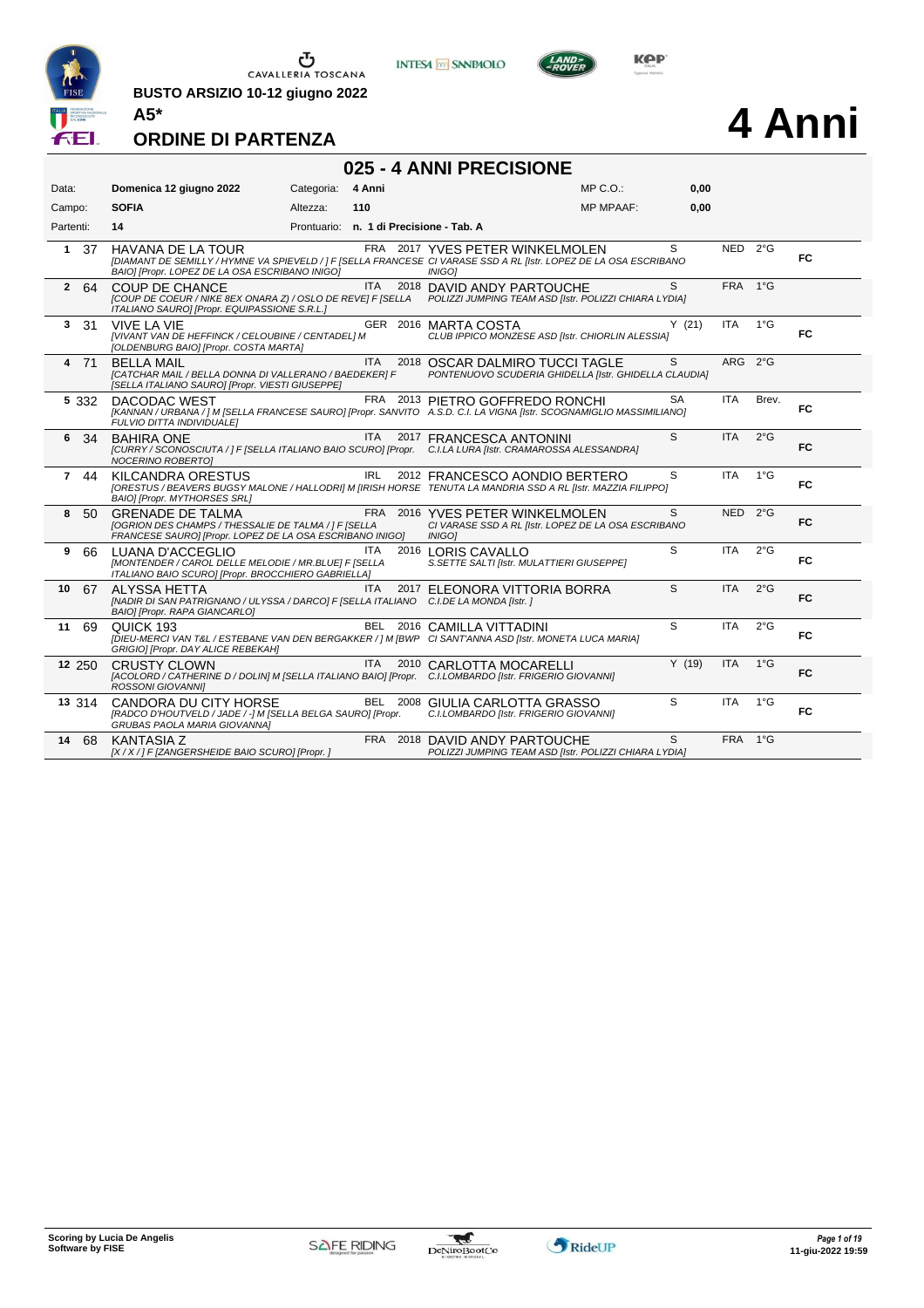

**BUSTO ARSIZIO 10-12 giugno 2022 A5\***





 $L$ AND

# **5 Anni**

| 026 - 5 ANNI PRECISIONE |                                                                                                                                                                                                                                |                                         |            |      |                                                                                                    |                  |           |            |               |     |
|-------------------------|--------------------------------------------------------------------------------------------------------------------------------------------------------------------------------------------------------------------------------|-----------------------------------------|------------|------|----------------------------------------------------------------------------------------------------|------------------|-----------|------------|---------------|-----|
| Data:                   | Domenica 12 giugno 2022                                                                                                                                                                                                        | Categoria:                              | 5 Anni     |      |                                                                                                    | $MP C. O.$ :     | 0,00      |            |               |     |
| Campo:<br>Partenti:     | <b>SOFIA</b><br>28                                                                                                                                                                                                             | Altezza:                                | 120        |      |                                                                                                    | <b>MP MPAAF:</b> | 0,00      |            |               |     |
|                         |                                                                                                                                                                                                                                | Prontuario: n. 1 di Precisione - Tab. A |            |      |                                                                                                    |                  | S         | <b>ITA</b> | $1^{\circ}$ G |     |
| 1<br>53                 | <b>COCONUT BRD</b><br>[CICERO Z / SANTA FE / ] F [HANNOVER GRIGIO] [Propr. AONDIO<br>MARCO1                                                                                                                                    |                                         |            |      | GER 2017 FRANCESCO AONDIO BERTERO<br>TENUTA LA MANDRIA SSD A RL [Istr. MAZZIA FILIPPO]             |                  |           |            |               |     |
| $\mathbf{2}$<br>40      | LUSSO DELLE PALUDI<br>[CASIRO / NIMPY / ] M [SELLA ITALIANO BAIO] [Propr. SOCIETA'<br>AGRICOLA ALLEVAMENTO DELLA PALUDI S.A.S. DI TYBERGIN<br>DANIELLE & C.]                                                                   |                                         | <b>ITA</b> |      | 2017 MARIO GEORGES AGNES VERHEYDEN<br>EURATOM [Istr. VERHEYDEN MARIO GEORGES AGNES]                |                  | <b>SA</b> | ITA        | $2^{\circ}$ G |     |
| 361                     | <b>DIONISO</b><br>[DIACONTINUS / LOREANA / ] M [SELLA ITALIANO GRIGIO] [Propr.<br><b>PECILE VERONICA]</b>                                                                                                                      |                                         | ITA.       |      | 2017 OSCAR DALMIRO TUCCI TAGLE<br>PONTENUOVO SCUDERIA GHIDELLA [Istr. GHIDELLA CLAUDIA]            |                  | S         | ARG 2°G    |               |     |
| 4<br>47                 | <b>ZODIACH</b><br>[LOTUS VDL / VJEMMAH / NIVEAU] M [AES BAIO] [Propr. GIMA SRL]                                                                                                                                                |                                         | ITA        |      | 2017 NICOLO' MONTINI<br>I TULIPANI ASD [Istr. ZOJA MATTEO]                                         |                  | S         | <b>ITA</b> | $2^{\circ}$ G |     |
| 5<br>36                 | AMATA<br>[XXX / XXX / ] F [SCONOSCIUTA BAIO SCURO] [Propr. SOCIETA'<br>AGRICOLA LA FARETRA SRL]                                                                                                                                |                                         | <b>ITA</b> |      | 2017 CARLANDREA CONCARI<br>LE SIEPI SSD A RL [Istr. NOVO GIULIANA]                                 |                  | S         | <b>ITA</b> | $2^{\circ}$ G |     |
| 6<br>-41                | RAFFAELLO VH GEBERGTE<br>[DENZEL V'T MEULENHOF / OLYMPIA JW VAN'T MEULENHOF / ] M<br>[BWP SAURO] [Propr. SALA LUIGI]                                                                                                           |                                         |            |      | BEL 2017 ROSSELLA OLGIATI<br>JUMPING VILLA SCHEIBLER ASD [Istr. CROCE ALDO]                        |                  | <b>SA</b> | <b>ITA</b> | $2^{\circ}$ G |     |
| $\mathbf{7}$<br>43      | MELIANA G<br>[HARLEY VDL / FANTURA / CANTURANO] F [KWPN BAIO SCURO]<br>[Propr. RISARDI ISABELLA]                                                                                                                               |                                         |            |      | NED 2017 SOFIA CAPPELLETTI<br>CI A COLORI ASD [Istr. CAPPELLETTI SOFIA]                            |                  | S         | ITA        | $2^{\circ}$ G |     |
| 8<br>8                  | LOVE BLU D'ACCEGLIO<br>[MR.UP / FLORENCE D'ACCEGLIO / QUICK STAR] M [SELLA ITALIANO S.SETTE SALTI [Istr. MULATTIERI GIUSEPPE]<br>GRIGIO] [Propr. BROCCHIERO GABRIELLA]                                                         |                                         | ITA        |      | 2016 LORIS CAVALLO                                                                                 |                  | S         | <b>ITA</b> | $2^{\circ}$ G | FC  |
| 9<br>42                 | RADU STERREBORNEHOF<br>[UTAH VAN ERPEKOM / GERDIE VAN DE VRIESPUT / QUERLYBET<br>HERO] M [BEL. WARMBLOEDPAARD BAIO] [Propr. LUDOVICA MINOLI]                                                                                   |                                         |            |      | BEL 2017 LUDOVICA MINOLI<br>SCUDERIA DELLA ROVERE SSD A RL [Istr. BORROMEO<br>LODOVICO]            |                  | S         | ITA        | $2^{\circ}$ G |     |
| 48<br>10                | <b>HIROSHIMA DU SUD</b><br>[WINDOWS VH COSTERSVELD / ORIELE DE KEOS / DIAMANT DE<br>SEMILLY] F [SELLA FRANCESE SAURO ORDINARIO] [Propr. M.G.<br><b>INTERNATIONAL LTDI</b>                                                      |                                         |            |      | FRA 2017 SAMUELE MAESTRI<br>LUCKY HORSE SRL SSD [Istr. DOUKHOVSKAIA OXANA]                         |                  | S         | <b>ITA</b> | $2^{\circ}$ G |     |
| 11<br>52                | ROCKABYE VAN HET DISTELHOF<br>[X / X / ] M [SELLA BELGA GRIGIO] [Propr. ]                                                                                                                                                      |                                         | BEL        | 2017 | MARCO CALDERARO<br>C.I.LOMBARDO [Istr. FRIGERIO GIOVANNI]                                          |                  | S         | <b>ITA</b> | $2^{\circ}$ G |     |
| 54<br>12                | LOVE MY LIFE<br>[EDMINTON / FAUVE / ] F [SELLA ITALIANO BAIO] [Propr. COLOMBO<br>GIUSEPPE]                                                                                                                                     |                                         | <b>ITA</b> | 2017 | ROBERTO NOCERINO<br>C.I.LA LURA [Istr. COLOMBO GIUSEPPE]                                           |                  | S         | <b>ITA</b> | $2^{\circ}$ G |     |
| 13<br>35                | AWANI SEMILLY<br>[DIAMANT DE SEMILLY / WANDA / WATZMANN] M [SELLA FRANCESE TENUTA LA MANDRIA SSD A RL [Istr. MAZZIA FILIPPO]<br>BAIO] [Propr. CLINICA VETERINARIA PIOLA GIOVANNI BIGLIETTI]                                    |                                         | FRA 2010   |      | FRANCESCO AONDIO BERTERO                                                                           |                  | S         | <b>ITA</b> | $1^{\circ}$ G | FC. |
| 14<br>56                | UPPER TOUCH JT Z<br>[UNTOUCHED / CARTE BLANCHE / CARTHAGO Z] F [ZANGERSHEIDE<br>BAIO] [Propr. LOZAR SAS]                                                                                                                       |                                         | BEL 2017   |      | TOMMASO GERARDI<br>CENTRO IPPICO LA TORBIERA S.S.D. A R.L. [Istr. GERARDI<br>VITO]                 |                  | S         | <b>ITA</b> | $2^{\circ}$ G |     |
| 15<br>59                | CARJO VAN KLEIN STATUM Z<br>[COR DE LA BRYERE / CHIN CHIN / ] M [WARMBLUT BAIO] [Propr.<br>PALUMBO SALVATORE]                                                                                                                  |                                         | NED 2017   |      | <b>JOSEPH FREIGE</b><br>C.I.BRIANTEO ASD [Istr. FREIGE JOSEPH]                                     |                  | S         | <b>ITA</b> | $1^{\circ}$ G |     |
| 16<br>-32               | TEMPORANEA 21323<br>[/ /] [] [Propr. AZIENDA AGRICOLA MARRAS]                                                                                                                                                                  |                                         |            |      | NED 2016 MATTIA MARRAS<br>MARRAS ASD [Istr. MARRAS ANTONIO] [Del. MARRAS<br><b>ANTONIO1</b>        |                  | J(16)     | <b>ITA</b> | $1^{\circ}$ G | FC. |
|                         | 17 51 LUSINA ZW<br>[X / X / ] F [KWPN GRIGIO] [Propr. ]                                                                                                                                                                        |                                         |            |      | NED 2016 MARTA GARLASCHELLI<br>CE VAL GARDENA ASD [Istr. MARKART JOSEF]                            |                  | S         | <b>ITA</b> | $1^{\circ}G$  | FC  |
| 18<br>58                | <b>GUESS DU MAS GARNIER</b><br>[VANGOG DU MAS GARNIER / SYRAH DU MAS LANDAIS / QUAPRICE LE SIEPI SSD A RL [Istr. NOVO GIULIANA]<br>BOIMARGOT QUINCY] M [CHEVAL DE SELLE ETRA BAIO] [Propr.<br><b>AGLIERI RINELLA FABRIZIO]</b> |                                         |            |      | FRA 2016 ALESSANDRO AGLIERI RINELLA                                                                |                  | S         | <b>ITA</b> | $1^{\circ}$ G | FC  |
| 19 156                  | ARCADIA DU BRANDEL<br>[EPSON GESMERAY / QUENNIE DU BRANDEL / JENNY DE LA CENSE] LA FORNACETTA ASD [Istr. CODECASA OMAR LUCA]<br>F [SELLA FRANCESE BAIO] [Propr. AMICO LARA]                                                    |                                         |            |      | FRA 2010 ELENA CODECASA                                                                            |                  | S         | <b>ITA</b> | $2^{\circ}$ G | FC  |
| 20<br>10                | LAIDBACK LUKE WM<br>[STAKKATO GOLD / SOTERMA / ] M [KWPN BAIO BRUNO] [Propr.<br><b>VENDER PATRIZIA MARIA]</b>                                                                                                                  |                                         |            |      | NED 2016 MARIO GEORGES AGNES VERHEYDEN<br>EURATOM [Istr. VERHEYDEN MARIO GEORGES AGNES]            |                  | SА        | <b>ITA</b> | $2^{\circ}$ G | FC  |
| 21<br>70                | <b>CESARIUS</b><br>[CELLESTIAN / SARDULA / ] M [SELLA TEDESCA GRIGIO] [Propr.<br>RAMAZZINI SONIA ANNA]                                                                                                                         |                                         | GER 2010   |      | <b>SARA CAMPIONE</b><br>CI I SALICI ASD [Istr. COMENDULI LORENZO] [Del. MARIO<br><b>VERHEYDEN]</b> |                  | J(15)     | ITA        | 1°G           | FC  |
| 22<br>-39               | <b>HAHORN VON WEG</b><br>[BOTERO / AMBER / JOHNNY BOY II] M [SELLA ITALIANO GRIGIO]<br>[Propr. DUSIO VALTER]                                                                                                                   |                                         | ITA.       |      | 2017 OSCAR DALMIRO TUCCI TAGLE<br>PONTENUOVO SCUDERIA GHIDELLA [Istr. GHIDELLA CLAUDIA]            |                  | S         | ARG 2°G    |               |     |
| 23 366                  | ELLE D'OR PS<br>[ELDORADO VAN DE ZESHOEK / CARETILLA / ] F [OLDENBURG BAIO] C.I.LE GINESTRE SSD A RL [Istr. TARANTINI GUIDO] [Del.<br>[Propr. ONETA SARA]                                                                      |                                         |            |      | GER 2012 SARA ONETA<br><b>TARANTINI GUIDO]</b>                                                     |                  | J(16)     | ITA        | $1^{\circ}$ G | FC. |
| 24 233                  | <b>DRAGONFLY FIVE</b><br>[QUALITY 004 / LITTLE JOKER / SLYGUFF JOKER VII] F [IRISH HORSE I TULIPANI ASD [Istr. ZOJA MATTEO]<br>BAIO] [Propr. HORSE COUNTRY]                                                                    |                                         | <b>IRL</b> |      | 2007 NICOLO' MONTINI                                                                               |                  | S         | ITA        | $2^{\circ}$ G | FC. |
| 25 371                  | TEMPORANEA 21419<br>[//]M[][Propr.]                                                                                                                                                                                            |                                         | <b>IRL</b> |      | 2016 SOFIA CAPPELLETTI<br>CI A COLORI ASD [Istr. CAPPELLETTI SOFIA]                                |                  | S         | <b>ITA</b> | $2^{\circ}$ G | FC  |
| 26<br>-38               | LAYLA D'ACCEGLIO<br>[ELDORADO VAN DE ZESHOEK / CASSANDRA D'ACCEGLIO /<br>EUROCOMMERCE BERLIN] F [SELLA ITALIANO GRIGIO] [Propr.<br><b>BROCCHIERO GABRIELLA]</b>                                                                |                                         | <b>ITA</b> |      | 2016 LORIS CAVALLO<br>S.SETTE SALTI [Istr. MULATTIERI GIUSEPPE]                                    |                  | S         | <b>ITA</b> | $2^{\circ}$ G | FC. |
|                         |                                                                                                                                                                                                                                |                                         |            |      |                                                                                                    |                  |           |            |               |     |

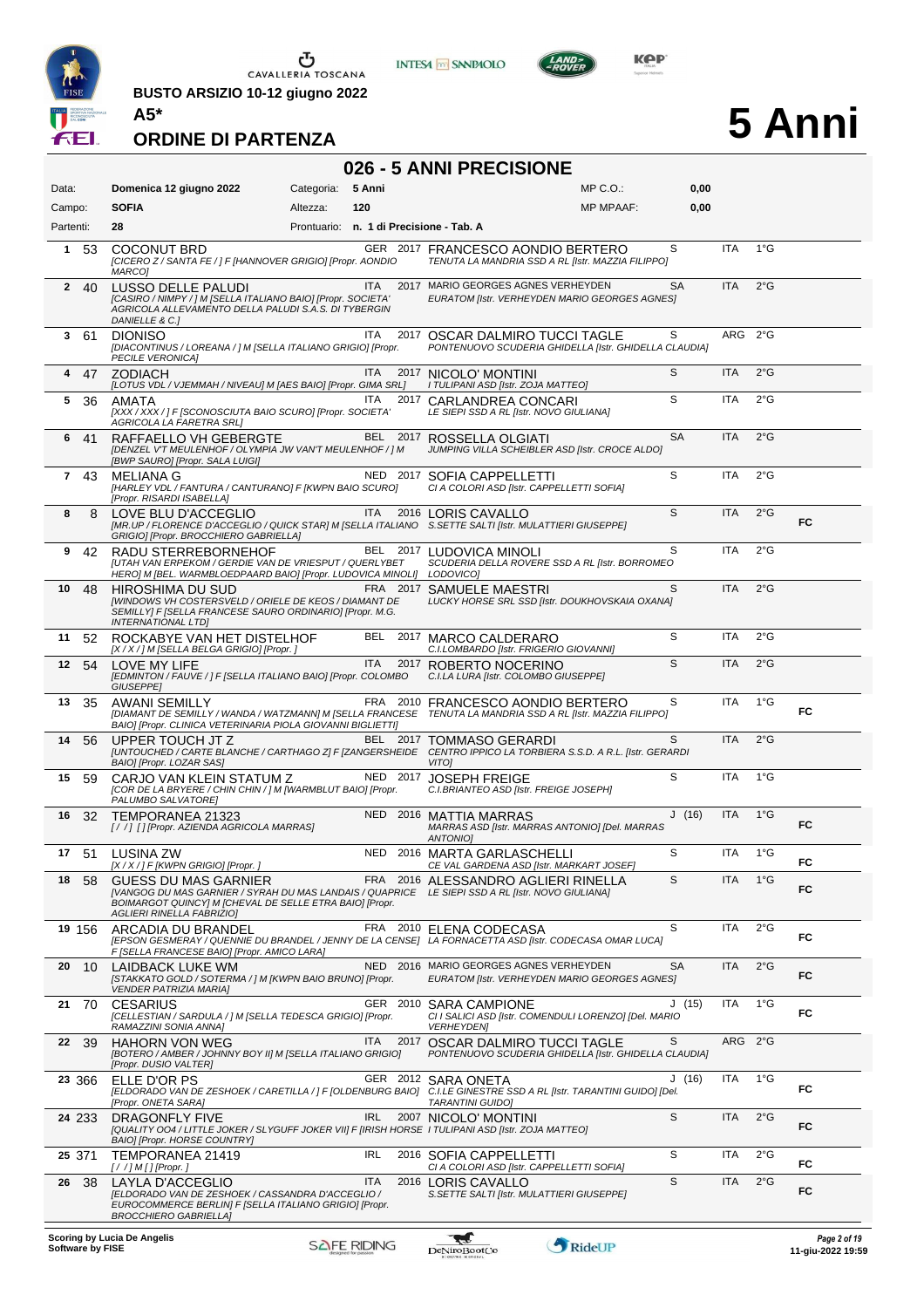

S ITA

**FC**

1°G

**28** 223 MYTH SOXS IRL 2012 FRANCESCO AONDIO BERTERO *[AFELLAY Z / FANAD WEST ATLANTIC CLOVER / NC AMIRO] M [IRISH HORSE BAIO] [Propr. MYTHORSES SRL] TENUTA LA MANDRIA SSD A RL [Istr. MAZZIA FILIPPO]*

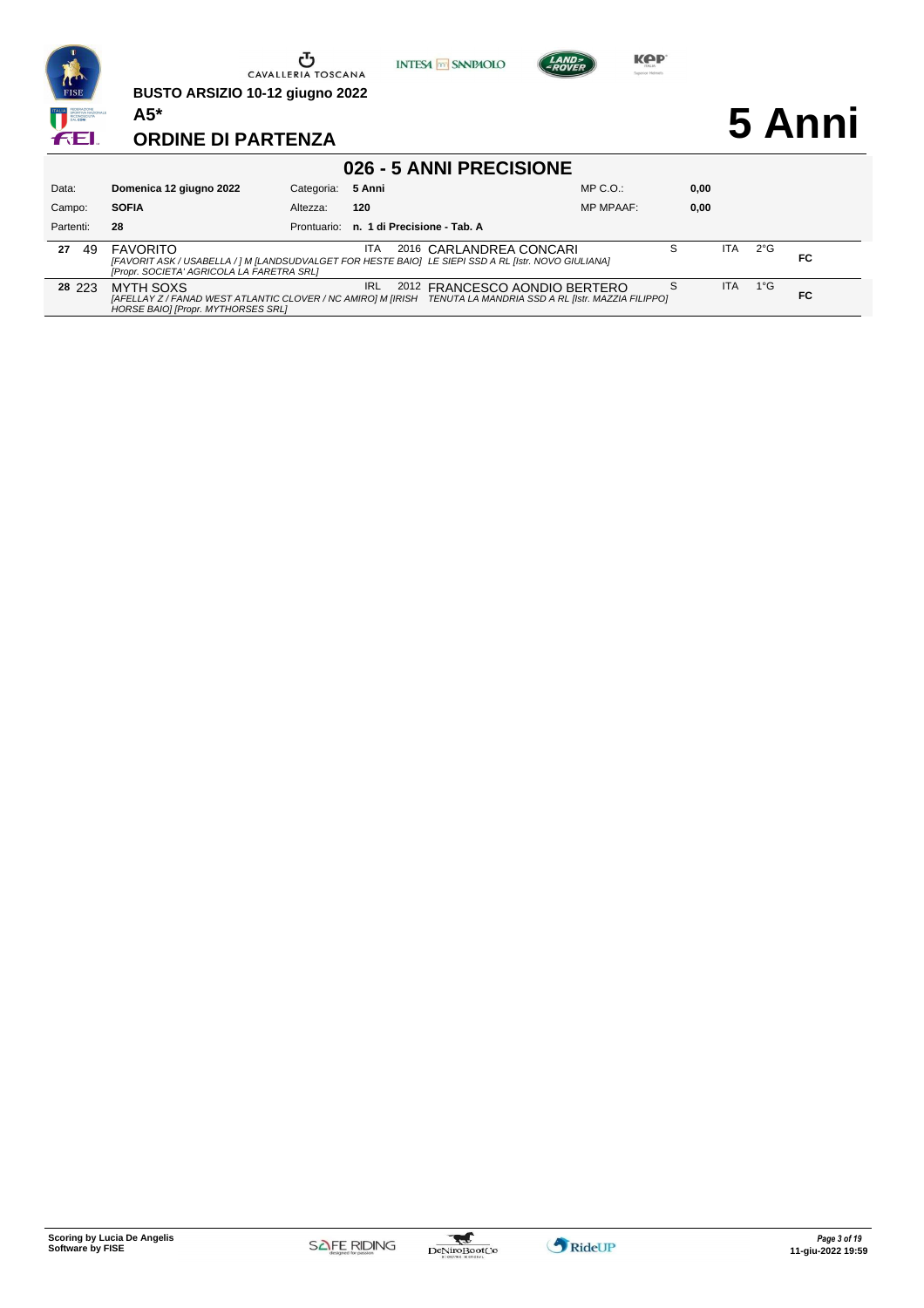

**A5\***

 $\begin{array}{c}\n\bullet \\
\bullet \\
\bullet \\
\bullet\n\end{array}$  CAVALLERIA TOSCANA

**BUSTO ARSIZIO 10-12 giugno 2022**



 $L$ AND

**027 - 6 ANNI MISTA**



# **6 Anni**

| Data:             | Domenica 12 giugno 2022                                                                                                                                               | Categoria: | 6 Anni                          | MP C. O.                                                                                                                                     | 1.200,00  |            |               |     |
|-------------------|-----------------------------------------------------------------------------------------------------------------------------------------------------------------------|------------|---------------------------------|----------------------------------------------------------------------------------------------------------------------------------------------|-----------|------------|---------------|-----|
| Campo:            | <b>CLARISSA</b>                                                                                                                                                       | Altezza:   | 130                             | <b>MP MPAAF:</b>                                                                                                                             | 0,00      |            |               |     |
| Partenti:         | 24                                                                                                                                                                    |            | Prontuario: n. 7 mista - Tab. A |                                                                                                                                              |           |            |               |     |
| $1 \t21$          | CHA LA BAMBA PS<br>[X / X / ] F [OLDENBURG SAURO] [Propr. ]                                                                                                           |            |                                 | GER 2016 GIULIO CARPIGIANI<br>C.I.LE GINESTRE SSD A RL [Istr. BUSSU ELEONORA]                                                                | S         | <b>ITA</b> | $2^{\circ}$ G |     |
| $\mathbf{2}$<br>2 | <b>CASAGRINO PS</b><br>[CASANOVA / CHACCOGRINA / ] M [NPA BAIO] [Propr. LOZAR SAS]                                                                                    |            |                                 | GER 2016 SILVIA BAZZANI<br>B.E.T. SSD A RL [Istr. DONATO LUISA]                                                                              | S         | <b>ITA</b> | $2^{\circ}$ G |     |
| 3<br>3            | <b>ALICANTES</b><br>[BABALOU DE LIGNY / JADE DES PAPERIES / ] M [SELLA ITALIANO<br>SAURO] [Propr. SANNA ANTONIO]                                                      |            | ITA.                            | 2016 MANUEL ROBERTI<br>C.I.SPORT.EQUUS CLUB [Istr. PERI GIAN PAOLO]                                                                          | S         | <b>ITA</b> | $2^{\circ}$ G |     |
| 4<br>9            | NON STOPPER<br>[NONSTOP / PERLCHEN / ATHLET] M [SELLA ITALIANO BAIO] [Propr.<br><b>GAIARA GIUSEPPE]</b>                                                               |            | <b>ITA</b>                      | 2016 CARLOTTA GAIARA<br>CI LA SCOTTINA ASD [Istr. LO BUE ANGELO]                                                                             | S         | <b>ITA</b> | $1^{\circ}$ G |     |
| 5<br>26           | <b>BLUE BALLOON</b><br>[BALOU DU ROUET / LARISSA / LONGCHAMP] M [WESTFALEN BAIO]<br>[Propr. LOZAR SAS]                                                                |            | GER 2016                        | <b>TOMMASO GERARDI</b><br>CENTRO IPPICO LA TORBIERA S.S.D. A R.L. [Istr. GERARDI<br><b>VITOI</b>                                             | S         | ITA        | $2^{\circ}$ G |     |
| -27<br>6          | QUINTO BRICK DC<br>[BY CERA D' ICK / MY LADY CARTHAGO / ] M [BEL.<br>WARMBLOEDPAARD BAIO] [Propr. ALTITUDE SOCIETA' A<br>RESPONSABILITA' LIMITATA]                    |            |                                 | BEL 2016 ANGELICA FIORE MARAZZI<br>IL GHIRO SSARLD [Istr. CARBONELLI VALENTINA]                                                              | S         | <b>ITA</b> | $2^{\circ}$ G |     |
| 7<br>-28          | <b>QUESTION MARK HCT</b><br>[TANGELO VAN DE ZUUTHOEVE / DATABELLE DU SEIGNEUR / ] M<br>[BWP SAURO] [Propr. FASOLINI MARTA]                                            |            |                                 | BEL 2016 MARTA FASOLINI<br>IL GHIRO SSARLD [Istr. CARBONELLI VALENTINA]                                                                      | Y(19)     | ITA        | $2^{\circ}$ G |     |
| 29<br>8           | <b>GIN DE MARIGNY</b><br>[MALITO DE REVE / VODKA DE MARIGNY / CONTROE] F [SELLA<br>FRANCESE GRIGIO] [Propr. ALVARO MATIAS]                                            |            |                                 | FRA 2016 CECILIA BOSSI<br>S.DELLA CAPINERA [Istr. CRISTOFOLETTI ANGELO] [Del.<br>CRISTOFOLETTI ANGELOJ                                       | J(18)     | <b>ITA</b> | $2^{\circ}$ G |     |
| 9<br>4            | <b>MUCH MORE</b><br>AGR. CASAVECCHIA DI CONCARI CARLANDREAI                                                                                                           |            | ITA.                            | 2016 CARLANDREA CONCARI<br>[BUTCH CASSIDY / CRIZIAH / ] M [SELLA ITALIANO SAURO] [Propr. AZ. LE SIEPI SSD A RL [Istr. NOVO GIULIANA]         | S         | <b>ITA</b> | $2^{\circ}$ G |     |
| 10<br>5           | <b>COMETA SWAN</b><br>[CONTENDRO / CASSIOPEA DELLA CACCIA / CASCARI] F [SELLA<br>ITALIANO BAIO SCURO] [Propr. SOC.AGR.ASTRI SRLS]                                     |            | ITA.                            | 2016 GIULIANO PACIOTTI<br>CI MONTEORO ASD [Istr. PACIOTTI GIULIANO]                                                                          | S         | <b>ITA</b> | $2^{\circ}$ G |     |
| 11<br>6           | GAZELLE<br>[GHOST Z / NISTRIA Z / ] F [AES BAIO] [Propr. VINEIS ANTEA]                                                                                                |            |                                 | NED 2016 FABRIZIO CAPUTO<br>PONTENUOVOHORSES ASD [Istr. ALBANESI BIANCA]                                                                     | S         | <b>ITA</b> | $2^{\circ}$ G |     |
| 12<br>-13         | LISSAVORRA ROCCO<br>BOY] M [IRISH SPORT HORSE GRIGIO ROANATO] [Propr. IRISH<br><b>HORSES SERVICE SNCJ</b>                                                             |            | <b>IRL</b>                      | 2016 GIANLUCA LUPINETTI<br>[ZIROCCO BLUE VDL / LISSAVORRA TRIPLE C / COEVERS DIAMOND ASIM CLUB LA VISCONTEA AID [Istr. LUPINETTI GIANLUCA]   | S         | <b>ITA</b> | $2^{\circ}$ G |     |
| 13<br>14          | CELODY Z<br>GRIGIO] [Propr. YOLO STABLE SRL]                                                                                                                          |            | ITA                             | 2016 ANDREA PIETRO MONTINI<br>[CORYDON VAN T&L / GRACELAND / GREY TOP] F [ZANGERSHEIDE I TULIPANI ASD [Istr. ZOJA MATTEO]                    | <b>SA</b> | <b>ITA</b> | $1^{\circ}$ G |     |
| 14<br>- 17        | <b>GULLI BELMANIERE</b><br>M [SELLA FRANCESE SAURO] [Propr. SARTORE ANTONIO]                                                                                          |            |                                 | FRA 2016 VALENTINA MANGANIELLO<br>[ANDIAMO SEMILLY / PHITOCYNE BELMANIERE / FIRST DE LAUNAY] GARDEN HORSES ASD [Istr. MANGANIELLO VALENTINA] | S         | <b>ITA</b> | $1^{\circ}$ G |     |
| 55<br>15          | TEMPORANEA 21215<br>$[!//]M[]$ [Propr.]                                                                                                                               |            |                                 | FRA 2016 ELENA CODECASA<br>LA FORNACETTA ASD [Istr. CODECASA OMAR LUCA]                                                                      | S         | <b>ITA</b> | $2^{\circ}$ G | FC  |
| 16 187            | <b>KANDHEA</b><br>[Propr. INTERNATIONAL HORSES SRL]                                                                                                                   |            |                                 | GER 2015 MICHOL DEL SIGNORE<br>[KANNAN / DIAMANTS WIEN / DIAMANT D.SEM] F [HOLSTEINER BAIO] MDS SPORT HORSES [Istr. DEL SIGNORE MICHOL]      | S         | <b>ITA</b> | 2°G           | FC. |
| 17 249            | CARLON 10<br>[CARINUE / ORANGE ROUGE / PAPILLON ROUGE] M [OLDENBURG<br>GRIGIO] [Propr. BRAMUCCI ALBINA]                                                               |            |                                 | GER 2005 LUCREZIA ALLEGRA MEMÉ<br>IL GHIRO SSARLD [Istr. CARBONELLI VALENTINA]                                                               | Y(20)     | <b>ITA</b> | $1^{\circ}G$  | FC  |
| 18 263            | AWESOME JVH Z<br>[ARMSTRONG VD KAPEL / SIEGI "B" / KANNAN] M [ZANGERSHEIDE<br>BAIO] [Propr. BALCONI MAURIZIO]                                                         |            |                                 | BEL 2013 MARTINA BALCONI<br>A.S.D. C.I. LA VIGNA [Istr. SCOGNAMIGLIO MASSIMILIANO]                                                           | Y(19)     | <b>ITA</b> | $1^{\circ}$ G | FC  |
| 19 273            | MISTRAL VAN'T MERODEHOF<br>[ELVIS TER PUTTE / EDELWEISS VAN'T MERODEHOF / ] F [BEL.<br>WARMBLOEDPAARD BAIO ORDINARIO] [Propr. PIAGGI ALESSIA<br><b>LUIGIA CARMEN]</b> |            |                                 | BEL 2012 GIANLUCA MILNER<br>A.S.D. C.I. LA VIGNA [Istr. SCOGNAMIGLIO MASSIMILIANO] [Del.<br>SCOGNAMIGLIO MASSIMILIANO]                       | C(14)     | <b>ITA</b> | $1^{\circ}$ G | FC  |
| 20 364            | <b>CHACLANDO</b><br>[CHACCO BLUE / KIRIGOLD / LANDGOLD] M [OLDENBURG BAIO]<br>[Propr. BARIGAZZI MARIA CRISTINA]                                                       |            |                                 | GER 2008 ANDREA LANZA<br>C.I.COUNTRY CLUB ASD [Istr. AICARDI LUCA] [Del. AICARDI<br>LUCA]                                                    | J(18)     | ITA        | 1°G           | FC  |
| 21<br>25          | LEGEND<br>[CASCADELLO / GOXYNULA-N / INDOCTRO] M [KWPN BAIO] [Propr.<br>LOMBARDI GIANPRIMO]                                                                           |            |                                 | NED 2016 TOMMASO LOMBARDI<br>CLUB IPPICO MONZESE ASD [Istr. CHIORLIN ALESSIA]                                                                | S         | ITA        | 2°G           |     |
| 22 18             | QUITO VAN DEN AARD<br>CORIAND] M [BWP BAIO SCURO] [Propr. LOZAR SAS]                                                                                                  |            |                                 | BEL 2016 SILVIA BAZZANI<br>[LE BLUE DIAMOND VAN'T RUYTERSHOF / CHANEL VAN DE AARD Z / B.E.T. SSD A RL [Istr. DONATO LUISA]                   | S         | ITA        | $2^{\circ}$ G |     |
| 23<br>33          | <b>GOLDEN DIAMOND</b><br>[DIAMANT DE SEMILLY / HYMNE VAN SPIEVELD / ] M [SELLA<br>FRANCESE BAIO] [Propr. LOPEZ DE LA OSA ESCRIBANO INIGO]                             |            | FRA                             | 2016 YVES PETER WINKELMOLEN<br>CI VARASE SSD A RL [Istr. LOPEZ DE LA OSA ESCRIBANO<br><i><b>INIGO]</b></i>                                   | S         | NED        | $2^{\circ}$ G |     |
| 24<br>19          | LIVERPOOL TN<br>[GRANDORADO TN / PIA-GRATIA / GRATIANUS] M [KWPN BAIO<br>SCURO] [Propr. EUROPA CAVALLI SAS]                                                           |            |                                 | NED 2016 MANUEL ROBERTI<br>C.I.SPORT.EQUUS CLUB [Istr. PERI GIAN PAOLO]                                                                      | S         | <b>ITA</b> | $2^{\circ}$ G |     |

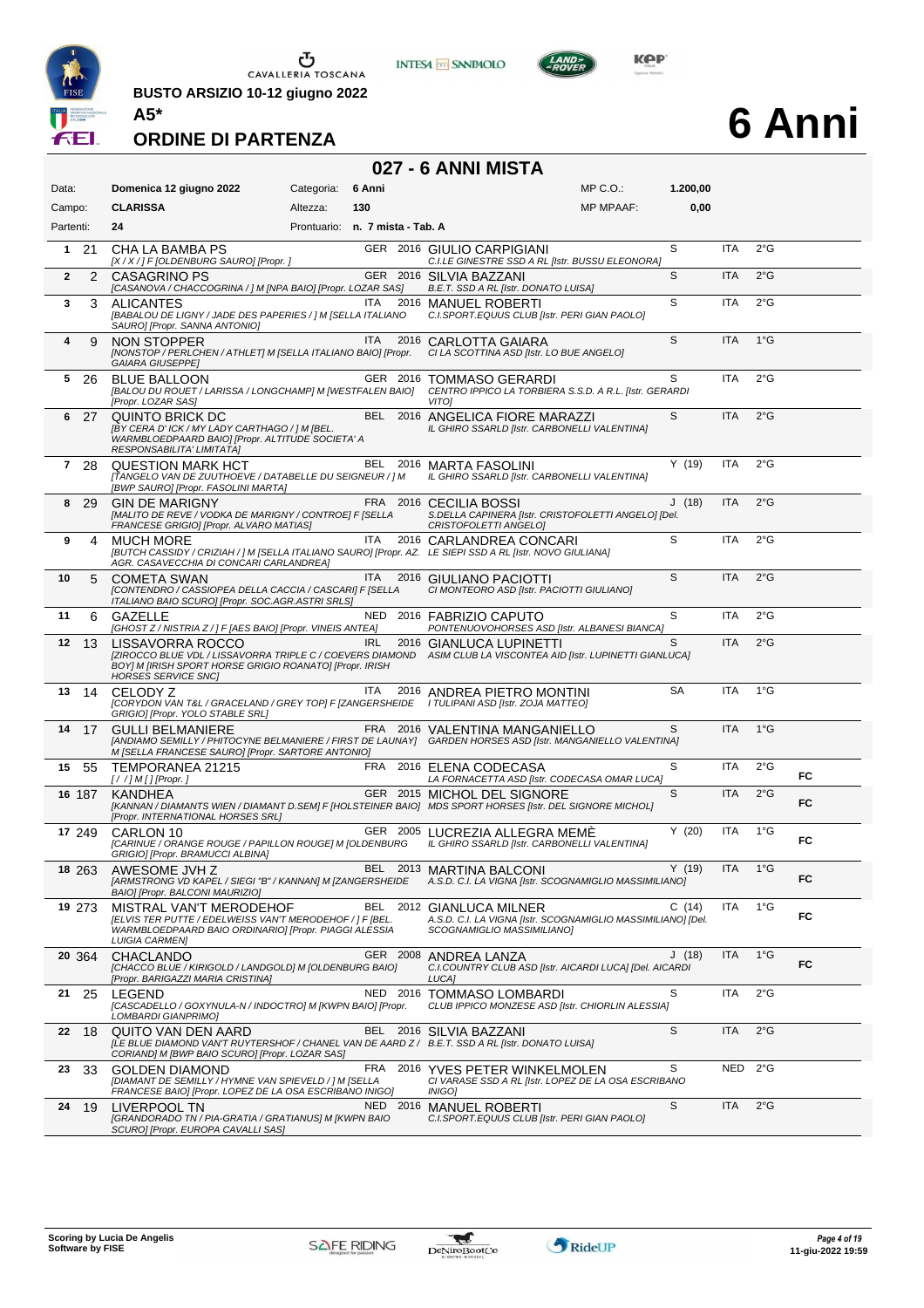

 $\begin{array}{c}\n\bullet \\
\bullet \\
\bullet \\
\bullet\n\end{array}$  CAVALLERIA TOSCANA

**BUSTO ARSIZIO 10-12 giugno 2022**



**INTESA M** SANPAOLO



# **C120**

|                  |                                                                                                                                                                            |                 |                                         | 028 - C120 A 2 MANCHES G.P. 1° GR. QUALIF. X ETREA MASTER RIDER                                                                                         |           |            |               |                                   |
|------------------|----------------------------------------------------------------------------------------------------------------------------------------------------------------------------|-----------------|-----------------------------------------|---------------------------------------------------------------------------------------------------------------------------------------------------------|-----------|------------|---------------|-----------------------------------|
| Data:            | Domenica 12 giugno 2022                                                                                                                                                    | Categoria: C120 |                                         | $MP C. O.$ :                                                                                                                                            | 1.500,00  |            |               |                                   |
| Campo:           | <b>CLARISSA</b>                                                                                                                                                            | Altezza:        | 120                                     | <b>MP MPAAF:</b>                                                                                                                                        | 0,00      |            |               |                                   |
| Partenti:        | 27                                                                                                                                                                         |                 | Prontuario: n. 8 a due manches - Tab. A |                                                                                                                                                         |           |            |               |                                   |
| 124              | <b>CHULIA</b><br>[CHAP II / WINSPIEL / DROSSAN] F [OLDENBURG BAIO BRUNO]<br>[Propr. CENTRO IPPICO LA LURA ASD]                                                             |                 |                                         | GER 2014 ROBERTO NOCERINO<br>C.I.LA LURA [Istr. COLOMBO GIUSEPPE]                                                                                       | S         | <b>ITA</b> | $2^{\circ}$ G | FC                                |
| 2 2 4 4          | DADDY-GOLD<br>[ANDIAMO / NINA-GOLD / LUX] M [KWPN BAIO] [Propr. LUALDI LUCIA]                                                                                              |                 |                                         | NED 2008 ANDREA PISANI<br>B.E.T. SSD A RL [Istr. DONATO LUISA] [Del. PISANI RICCARDO]                                                                   | C(12)     | <b>ITA</b> | $1^{\circ}$ G |                                   |
| 3 2 8 3          | <b>INSPIRE-S</b><br>Z] M [KWPN BAIO] [Propr. ZENOBI FILIPPO]                                                                                                               |                 |                                         | NED 2013 MATTIA MARRAS<br>[ELDORADO VAN DE ZESHOEK / E-CAPITOLA-S / S-509954 QUAPRICE MARRAS ASD [Istr. MARRAS ANTONIO] [Del. MARRAS<br><b>ANTONIOI</b> | J(16)     | <b>ITA</b> | $1^{\circ}$ G |                                   |
| 4 287            | <b>HAMPTON VAN GROENHOVE</b><br>[CANADIAN RIVER / BAYWATCH VAN GROENHOVE / CORLAND] M<br>[BWP BAIO] [Propr. FF JUMPING - ASS. SPORTIVA DILETTANTISTICA<br><b>EQUESTREI</b> |                 |                                         | BEL 2007 LUDOVICA FENAROLI<br>FF JUMPING [Istr. FRANZONI ANNA MARIA] [Del. LUIGI SALA]                                                                  | C(13)     | ITA        | $1^{\circ}$ G |                                   |
| 5 288            | CHINCHITA J.W.B.<br>[CHIN CHIN / TIA.MARIA.VDL / MATTERHORN] F [KWPN BAIO] [Propr.<br>PARACCIANI GIANLUCA]                                                                 |                 | NED 2007                                | <b>FRANCESCA DI GIOVANNI</b><br>C.I.LA LURA [Istr. COLOMBO GIUSEPPE] [Del. COLOMBO<br>GIUSEPPE]                                                         | C(14)     | ITA        | $1^{\circ}$ G |                                   |
| 6 293            | <b>NIETTA</b><br>F [SELLA ITALIANO BAIO SCURO] [Propr. VALISI VALENTINO]                                                                                                   |                 | <b>ITA</b>                              | 2016 ROBERTO CARNIO<br>[TEMPTATION VAN HERIKHAVE / LA FAVORITE D'ALADIN Z / ALADIN Z] ASD SCUDERIA MUNEL [Istr. NEBULONI ALESSIA]                       | <b>SA</b> | <b>ITA</b> | $1^{\circ}$ G |                                   |
| 7 109            | I LIKE IT VAN DE TOMBEELE<br>BAIO] [Propr. STRADA ELEONORA]                                                                                                                |                 | BEL                                     | 2008 ELEONORA STRADA<br>[NONSTOP / DEA VAN DE TOMBEELE / ] F [BEL. WARMBLOEDPAARD SCUDERIA DELLA ROVERE SSD A RL [Istr. MILLA MARIA]                    | Y(21)     | ITA        | $1^{\circ}$ G |                                   |
| 8 171            | <b>ODEON</b><br>LEGNANI FABIO]                                                                                                                                             |                 | <b>ITA</b>                              | 2007 FABIO LEGNANI<br>[AVENIR / LATTANZIA / DESTAIN] M [SELLA ITALIANO SAURO] [Propr. C.I.SAN MARCO [Istr. AGOSTINI LORIS GIOVANNI]                     | <b>SA</b> | <b>ITA</b> | $1^{\circ}$ G |                                   |
| 9 236            | SANTAFE'<br><b>LEGNANI FABIO]</b>                                                                                                                                          |                 | ITA                                     | 2011 FEDERICO LEGNANI<br>[CONCORAL / NAMIBIA / PIRADIN] F [SELLA ITALIANO GRIGIO] [Propr. C.I.SAN MARCO [Istr. LEGNANI FABIO] [Del. LEGNANI FABIO]      | J(16)     | <b>ITA</b> | $1^{\circ}$ G |                                   |
| 10 242           | <b>VIGALIN</b><br>[EUROCOMMERCE BERLIN / GALINE PLATIERE / LAUDANUM] F<br>[SELLA ITALIANO ROANO] [Propr. SALA DANILO]                                                      |                 | <b>ITA</b>                              | 2011 GIULIA GRILLONE<br>CERNUSCO RIDING S.S.D. A R.L. [Istr. COLLECCHIA<br>RICCARDO]                                                                    | S         | <b>ITA</b> | $1^{\circ}$ G |                                   |
| 11 243           | QUEENSBERRY 23<br>[QUINTENDER / CINZIA / CONTINUE] F [HANNOVER BAIO] [Propr.<br><b>DIADEMA SRL]</b>                                                                        |                 |                                         | GER 2010 VERA SENONER<br>CE VAL GARDENA ASD [Istr. MARKART JOSEF]                                                                                       | S         | ITA        | $1^{\circ}$ G |                                   |
| 12 245           | DIAMANT-SLEUTEL<br><b>MATTHAES THOMAS]</b>                                                                                                                                 |                 |                                         | NED 2008 FILIPPO MATTHAES<br>[CARTANO / CARAMELLE Z / CARETANO Z] M [KWPN GRIGIO] [Propr. C.I.LOMBARDO [Istr. FRIGERIO GIOVANNI]                        | Y(21)     | <b>ITA</b> | $1^{\circ}$ G |                                   |
| 13 247           | INCA VAN DE WOLVENDRIES<br><b>JELVIS TER PUTTE / BALLERINA VAN DE WOLVENDRIES / KASHMIR</b><br>VAN SCHUTTERSHOF  M [BWP BAIO SCURO] [Propr. CHIERICI<br><b>VALENTINA1</b>  |                 |                                         | BEL 2008 ALICE MOY<br>LE SIEPI SSD A RL [Istr. NOVO GIULIANA]                                                                                           | Y(20)     | <b>ITA</b> | $1^{\circ}$ G |                                   |
| 14 253           | <b>FURIOSOZ</b><br>[FOR PLEASURE / GOLDENBURG / ] M [ZANGERSHEIDE SAURO]<br>[Propr. ASCIA FEDERICA]                                                                        |                 | <b>BEL</b>                              | 2010 FEDERICA ASCIA<br>C.I.LE GINESTRE SSD A RL [Istr. TARANTINI GUIDO]                                                                                 | J(18)     | <b>ITA</b> | $1^{\circ}$ G |                                   |
| 15 256           | <b>CONBLUE</b><br>[CONTHARGOS / CHARENA / CHACCO-BLUE] M [OLDENBURG<br>SAURO] [Propr. COSTA FABIO GIULIO]                                                                  |                 |                                         | GER 2014 BENEDETTA COSTA<br>CLUB IPPICO MONZESE ASD [Istr. CHIORLIN ALESSIA] [Del.<br>CHIORLIN ALESSIA]                                                 | J(17)     | ITA        | $1^{\circ}G$  |                                   |
| 16 280           | <b>MACHU PICCHU D'AMOUR</b><br>[BALOU DU ROUET / BINESS VAN OVERIS / HEARTBREAKER] M<br>[OLDENBURG BAIO] [Propr. EQUESTRIAN PROJECTS S.R.L.]                               |                 |                                         | GER 2005 MARTA COSTA<br>CLUB IPPICO MONZESE ASD [Istr. CHIORLIN ALESSIA]                                                                                | Y(21)     | <b>ITA</b> | $1^{\circ}$ G |                                   |
| 17 257           | NELSON VAN HET VOORTVELD<br>[THUNDER VAN THE ZUUTHOEVE / QUERTY VAN GENERHESE / ] M<br>[BEL. WARMBLOEDPAARD GRIGIO] [Propr. GUGLIELMOTTO MATTEO]                           |                 | BEL                                     | 2013 GIUSEPPE GANDOLFO<br>EURATOM [Istr. VERHEYDEN MARIO GEORGES AGNES]                                                                                 | SA        | ITA        | 1°G           |                                   |
| 18 268           | ATLANTIDE<br>[-/-/] F [SCONOSCIUTA BAIO] [Propr. ROBERTI MANUEL]                                                                                                           |                 |                                         | SCN 2008 SARA CAMPIONE<br>CI I SALICI ASD [Istr. COMENDULI LORENZO] [Del. MARIO<br><b>VERHEYDEN]</b>                                                    | J(15)     | <b>ITA</b> | $1^{\circ}$ G |                                   |
| 19 269           | OLIVIA DE ROULARD<br><b>IIVORY DE ROULARD / JAVELLE DE ROULARD / EXPLOIT DE</b><br>ROULARD] F JANGLO NORMANNO BAIO] [Propr. CASTELLINI LAVINIA]                            |                 | BEL                                     | 2014 ALBIERA DOMITILLA RIMBOTTI<br>EURATOM [Istr. VERHEYDEN MARIO GEORGES AGNES] [Del.<br><b>VERHEYDEN MARIO GEORGES AGNES]</b>                         | J (17)    | ITA        | $1^{\circ}$ G |                                   |
| 20 272           | <b>KEMBOL</b><br>[HATTRICK / KRIMHILDE / SILVANO] M [SELLA ITALIANO SAURO]<br>[Propr. CARUGO ALBERTO]                                                                      |                 | <b>ITA</b><br>2006                      | AURORA CARUGO<br>C.I.LA LURA [Istr. COLOMBO GIUSEPPE]                                                                                                   | Y(19)     | ITA        | $1^{\circ}$ G |                                   |
| 21 276           | UNGARO DU HEQUET<br>[ARIOSO DU THEILLET / ATALANTE V / MUGUET DU MANOIR] M<br>[SELLA FRANCESE BAIO] [Propr. BUSS VANESSA]                                                  |                 | FRA                                     | 2008 EMMA LA FERLA<br>FF JUMPING [Istr. FRANZONI ANNA MARIA] [Del. LUIGI SALA]                                                                          | J (16)    | ITA        | $1^{\circ}$ G |                                   |
| 22 281           | JAPPELOUP<br>[KANNAN / F / ] M [KWPN BAIO] [Propr. MAIORANO COSIMO<br>AMBROGIO]                                                                                            |                 |                                         | NED 2014 GIADA LUNA MAIORANO<br>EURATOM [Istr. VERHEYDEN MARIO GEORGES AGNES] [Del.<br><b>VERHEYDEN MARIO GEORGES AGNES]</b>                            | J (15)    | <b>ITA</b> | 1°G           |                                   |
| 23 267           | TAILORMADE STINA<br>LOZAR SAS]                                                                                                                                             |                 |                                         | GER 2009 ANDREA PISANI<br>[STAKKATO / GRETA / GOODMAN] F [HANNOVER BAIO SCURO] [Propr.  B.E.T. SSD A RL [Istr. DONATO LUISA] [Del. PISANI RICCARDO]     | C(12)     | ITA        | $1^{\circ}$ G |                                   |
| 85<br>24         | TEMPORANEA 21278                                                                                                                                                           |                 |                                         | NED 2011 MATHILDA VIRGINIA ADELE COLOMBC Y (20)<br>C.I.LA LURA [Istr. COLOMBO GIUSEPPE]                                                                 |           | ITA        | $2^{\circ}$ G | FC                                |
| 25 113           | <b>SPLENDID</b><br>[SPENDER S / GBUBERTHA / JOOST] M [SVE GRIGIO] [Propr. NULLI<br>FRANCESCO MARIA]                                                                        |                 | SWE 2007                                | ROBERTO NOCERINO<br>C.I.LA LURA [Istr. COLOMBO GIUSEPPE]                                                                                                | S         | ITA        | $2^{\circ}$ G | FC                                |
| 26 229           | <b>UPSA D'ELB</b><br>[FRICOTIN / HEDGES DE LOUZES / ALFA VAN DE FLUITHOEK] F<br>[PONY GRIGIO] [Propr. EQUIPASSIONE S.R.L.]                                                 |                 |                                         | FRA 2008 ARIANNA CAIRO<br>POLIZZI JUMPING TEAM ASD [Istr. POLIZZI CHIARA LYDIA] [Del.<br>POLIZZI CHIARA LYDIA]                                          | J(15)     | <b>ITA</b> | $1^{\circ}$ G | Pony                              |
| Software by FISE | <b>Scoring by Lucia De Angelis</b>                                                                                                                                         |                 | <b>SAFE RIDING</b>                      | ₹€<br>RideUP<br>DeNiroBootCo                                                                                                                            |           |            |               | Page 5 of 19<br>11-giu-2022 19:59 |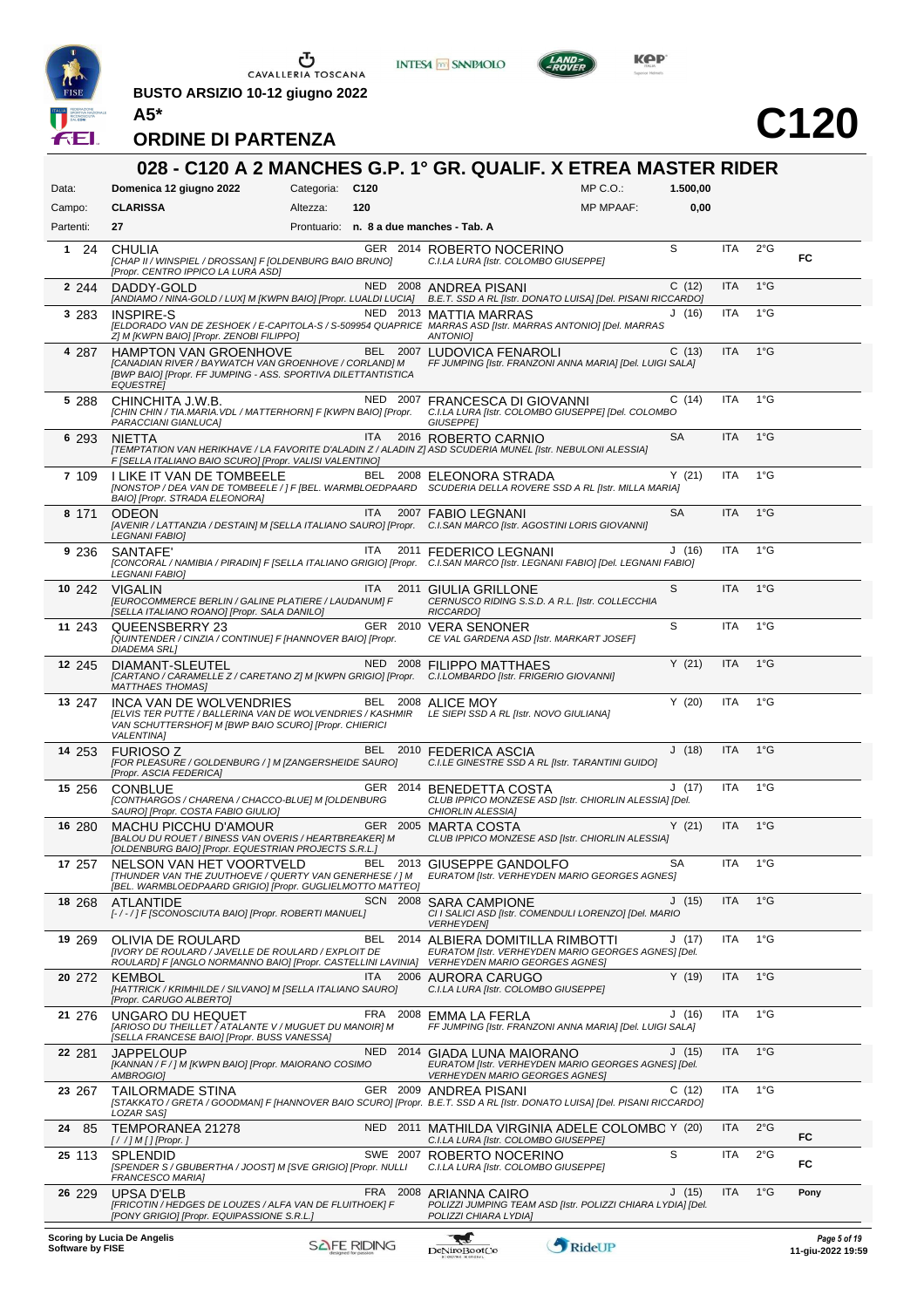

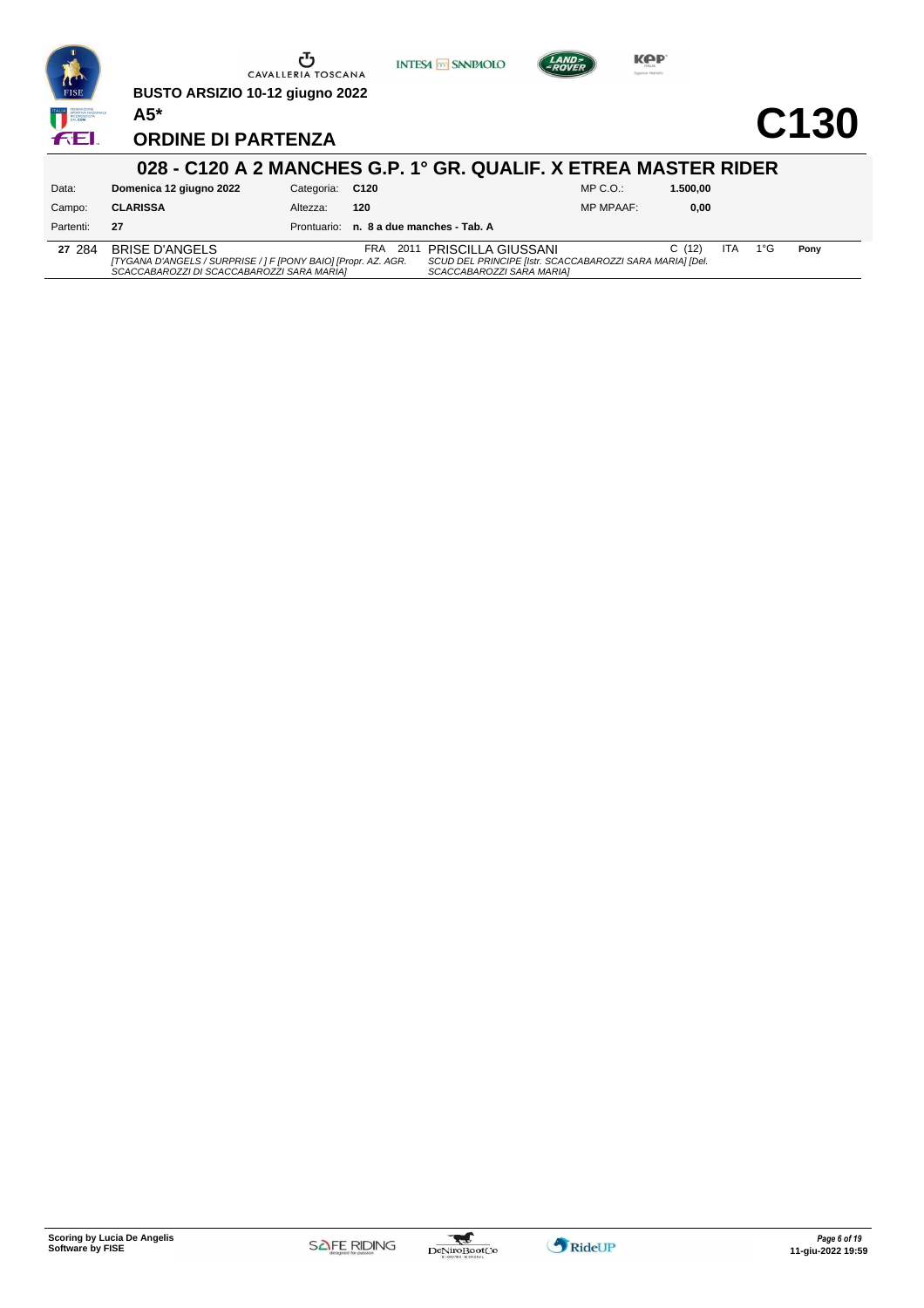

CAVALLERIA TOSCANA

**BUSTO ARSIZIO 10-12 giugno 2022**



**C130**

#### **ORDINE DI PARTENZA**

#### **029 - C130 A TEMP RISERV. 2° GR.** Data: **Domenica 12 giugno 2022** Categoria: C130 Prontuario: **n. 3 a tempo - Tab. A** Campo: **CLARISSA** Partenti: **31** Altezza: **130**  $MP \cap O$ MP MPAAF: **1.300,00 0,00 1** 362 KANE EB NED 2015 MASSIMILIANO FERRARIO *[KAFKA VD HEFFINCK / CASCADO E.B. / LUCKY BOY] M [KWPN BAIO] [Propr. CIROCCHI VIVIANO FELICIANO] TREKKING H.C.AMICI DEL CAVALLO ASD [Istr. FERRARIO MASSIMILIANO]* ITA 2°G **2** 210 HERCULES NED 2012 DENISE BONACINI *[BALTIC / DONANDA / DOUGLAS] M [KWPN BAIO] [Propr. BONACINI DENISE] MDS SPORT HORSES [Istr. DEL SIGNORE MICHOL]* S ITA 2°G NED 2009 SYRIA MARA STELLA CARNIO<br>IDIARADO / PASSIVONA / VOLTAIRE] F [KWPN BAIO SCURO] [Propr. ASD SCUDERIA MUNEL [Istr. NEBULONI ALESSIA] *[DIARADO / PASSIVONA / VOLTAIRE] F [KWPN BAIO SCURO] [Propr. AZ. AGR. MA. VI - MACCHI ORNELLA]* J (17) ITA 2°G ITA 2012 GABRIELE SERAFIN<br>KALASKA DE SEMILLY / W-CASSIA R.S. / CASSINI] F [SELLA ITALIANO CERNUSCO RIDING S.S.D. A R.L. [Istr. COLLECCHIA]<br>RICCARDO] S ITA 2°G **5** 143 STAKKATO'S GIRLS GER 2010 OSCAR DALMIRO TUCCI TAGLE *[STAKKATO'S HIGHLIGHT / LORELEY / LICOLM L] F [HANNOVER BAIO] PONTENUOVO SCUDERIA GHIDELLA [Istr. GHIDELLA CLAUDIA] [Propr. ZUGNAZ ARMANDO]* S ARG 2°G **6** 89 BORNEO GERY FRA 2011 EDOARDO INGRA' *[OUTSIDER / JAEE DES ORES / ] M [SELLA FRANCESE GRIGIO] [Propr. ASD SCUDERIE DELLA PICCHETTA [Istr. VILLOTTI ELIA] GRIMALDI GUIDO]*  $ITA$   $2^{\circ}G$ 7 125 KISS ME VAN HET BEYKENSVELD BEL 2010 VITTORIA SCOGNAMIGLIO J (17)<br>[/////]m[sella belga pezzato baio][Propr. puccetti stefano] a.s.d. c.i. la vigna [ist. J (17) ITA 2°G **Pony 8** 148 BACH DES COEURIES Z FRA 2015 MASSIMILIANO SCOGNAMIGLIO *[BERTIL DU BARY / POMMELLINA / BURGGRAAF] M [ZANGERSHEIDE BAIO] [Propr. AZ. AG.DEI PRATI DI STEFANO DONATI] A.S.D. C.I. LA VIGNA [Istr. SCOGNAMIGLIO MASSIMILIANO]* S ITA 2°G **9** 178 GERRE VAN DE LITZEMAERE BEL 2006 VITTORIA FENAROLI<br>*[UP TO DATE / GRANDONNA / GRANNUS] M [BWP SAURO] [Propr. FF FF JUMPING [Istr. ] JUMPING - ASS. SPORTIVA DILETTANTISTICA EQUESTRE]* 2006 **VITTORIA FENAROLI**<br>*pr. FF FF JUMPING [Istr. ]*  $Y (20)$  ITA  $2°G$ **10** 136 CAMPARI GER 2012 GIULIO CARPIGIANI *[X / X / ] M [HOLSTEINER BAIO] [Propr. ] C.I.LE GINESTRE SSD A RL [Istr. BUSSU ELEONORA]*  $S$  ITA  $2^{\circ}G$ 11 16 JACOBA STUD GANNIE NED 2011 NICOLO' MONTINI *[UP TO DATE / BEGANNIE / CAVALIER] F [KWPN GRIGIO] [Propr. GRUBER GEBHARD] I TULIPANI ASD [Istr. ZOJA MATTEO]* S ITA 2°G 12 81 EL CLINTIBRO<br>*[CLINTON / LAILA Z / RAMIRO Z] M [SELLA ITALIANO GRIGIO] [Propr. C.I.SPORT.EQUUS CLUB [Istr. PERI GIAN PAOLO] [CLINTON / LAILA Z / RAMIRO Z] M [SELLA ITALIANO GRIGIO] [Propr. CONESTABILE DELLA STAFFA ALESSIO]*  $S$  ITA  $2^{\circ}G$ **13** 140 CHOBE GER 2015 RICCARDO PISANI *[CHACCO BLUE / STAKKIARA / STAKKATOL] M [OLDENBURG BAIO] [Propr. LOZAR SAS] B.E.T. SSD A RL [Istr. DONATO LUISA]*  $S$  ITA  $2^{\circ}G$ **14** 151 PATCHINA VAN'T MERELSNEST BEL 2015 LUDOVICA MINOLI *[KANNAN / WENDELINA V'T MERELSNEST / DARCO] F [BEL. WARMBLOEDPAARD BAIO] [Propr. AZ. AGR. ZANETTI FRANCA] SCUDERIA DELLA ROVERE SSD A RL [Istr. BORROMEO LODOVICO]*  $S$  ITA  $2^{\circ}G$ 15 159 TIRELLA DELLA CACCIA ITA 2009 SARA CEOLA *[TOULON / BABELLE / ACOBAT II] F [SELLA ITALIANO BAIO] [Propr. CEOLA SARA] MONARCA STABLE ASD [Istr. GERARDI VITO]* S ITA 2°G 16 164 EQUATORIA DU SUD FRA 2014 SAMUELE MAESTRI<br>*[LANDO / ORIELE DE KEOS / DIAMANT DE SEMILLY] F [SELLAUCKY HORSE SRL SSD [Is<br><i>FRANCESE SAURO] [Propr. M.G. INTERNATIONAL L.T.D.] LUCKY HORSE SRL SSD [Istr. DOUKHOVSKAIA OXANA]* S ITA 2°G **17** 170 DILETTA MIA ITA 2014 GIULIA NEIROTTI *PONTENUOVOHORSES ASD [Istr. ALBANESI BIANCA] [TANGELO VAN DE ZUUTHOEVE / COMTESSE 113 / CENTURYO] F [SELLA ITALIANO BAIO] [Propr. SOCIETA' AGR. DONJA S.S.]*  $S$  ITA  $2^{\circ}G$ **18** 174 VALENTINA Z CAN 2015 SOFIA CAPPELLETTI *[VIGO D'ARSOUILLES / WINIA VAN'T VENNEHOF / KANNAN] F [ZANGERSHEIDE BAIO] [Propr. GEOBORDES SPORT HORSES S.R.L.] CI A COLORI ASD [Istr. CAPPELLETTI SOFIA]* S ITA 2°G **19** 177 C JAMES WS Z NED 2014 FEDERICA NULLI *[X / X / ] M [ZANGERSHEIDE BAIO] [Propr. ] C.I.LA LURA [Istr. COLOMBO GIUSEPPE]* Y (19) ITA 2°G **20** 212 CHAMPION W GER 2015 LUCREZIA MARIA NICOLA *[CARRERA VDL / ACHILLA / ACHILL - LIBERO H] M [WESTFALEN BAIO] [Propr. ZENERE ALESSANDRA MARIA] MARRAS ASD [Istr. MARRAS ANTONIO]* Y (20) ITA 2°G **21** 222 GUELFA DELLE PALUDI ITA 2014 MARIO GEORGES AGNES VERHEYDEN *[CARRERA VDL (EX BALOU) / NIMPY / NIMMERDOR] F [SELLA ITALIANO BAIO] [Propr. GANDOLFO GIUSEPPE] EURATOM [Istr. VERHEYDEN MARIO GEORGES AGNES]* SA ITA 2°G **22** 173 QUEEN R GER 2012 GABRIELE SERAFIN *CERNUSCO RIDING S.S.D. A R.L. [Istr. COLLECCHIA [QUAID / GINGER R / GRAF GRANNUS] F [HANNOVER BAIO] [Propr. MARZARI MARZIA] RICCARDO]* S ITA 2°G **23** 180 ESMIR VAN POTTELBERG BEL 2010 TOMMASO LOMBARDI *[KASHMIR VAN SCHUTTERSHOF / SAN'TA FE VAN DE OLMRANCH / RANDEL-Z] M [SELLA BELGA BAIO] [Propr. CORTESI GAIA] CLUB IPPICO MONZESE ASD [Istr. CHIORLIN ALESSIA]* S ITA 2°G **24** 188 ECUADOR DELLE ROANE ITA 2014 FABIO BROTTO *[CANSTAKKO / REALTA' DELLE ROANE / AHORN Z] M [SELLA ITALIANO BAIO] [Propr. ALLEV.TO EQUINI LE ROANE DI BROTTO PAOLO] LE ROANE [Istr. MAGATON GIOVANNI]*  $S$  ITA  $2^{\circ}G$ **25** 144 DEA DI SAN GIOVANNI ITA 2013 SYRIA MARA STELLA CARNIO *[CARDENTO / ZAIRA DI SAN GIOVANNI / CONTENDRO] F [SELLA ITALIANO BAIO] [Propr. SASSI MARISA] ASD SCUDERIA MUNEL [Istr. NEBULONI ALESSIA]* J (17) ITA 2°G **26** 191 INDACO ITA 2015 MASSIMILIANO FERRARIO *[INDOCTRO / ASJY VAN BERKENBROEK / PERHAPS VAN HET] M [SELLA ITALIANO APPALOOSA NERO] [Propr. OLGIATI ROSSELLA] TREKKING H.C.AMICI DEL CAVALLO ASD [Istr. FERRARIO MASSIMILIANO]*  $ITA$   $2^{\circ}G$

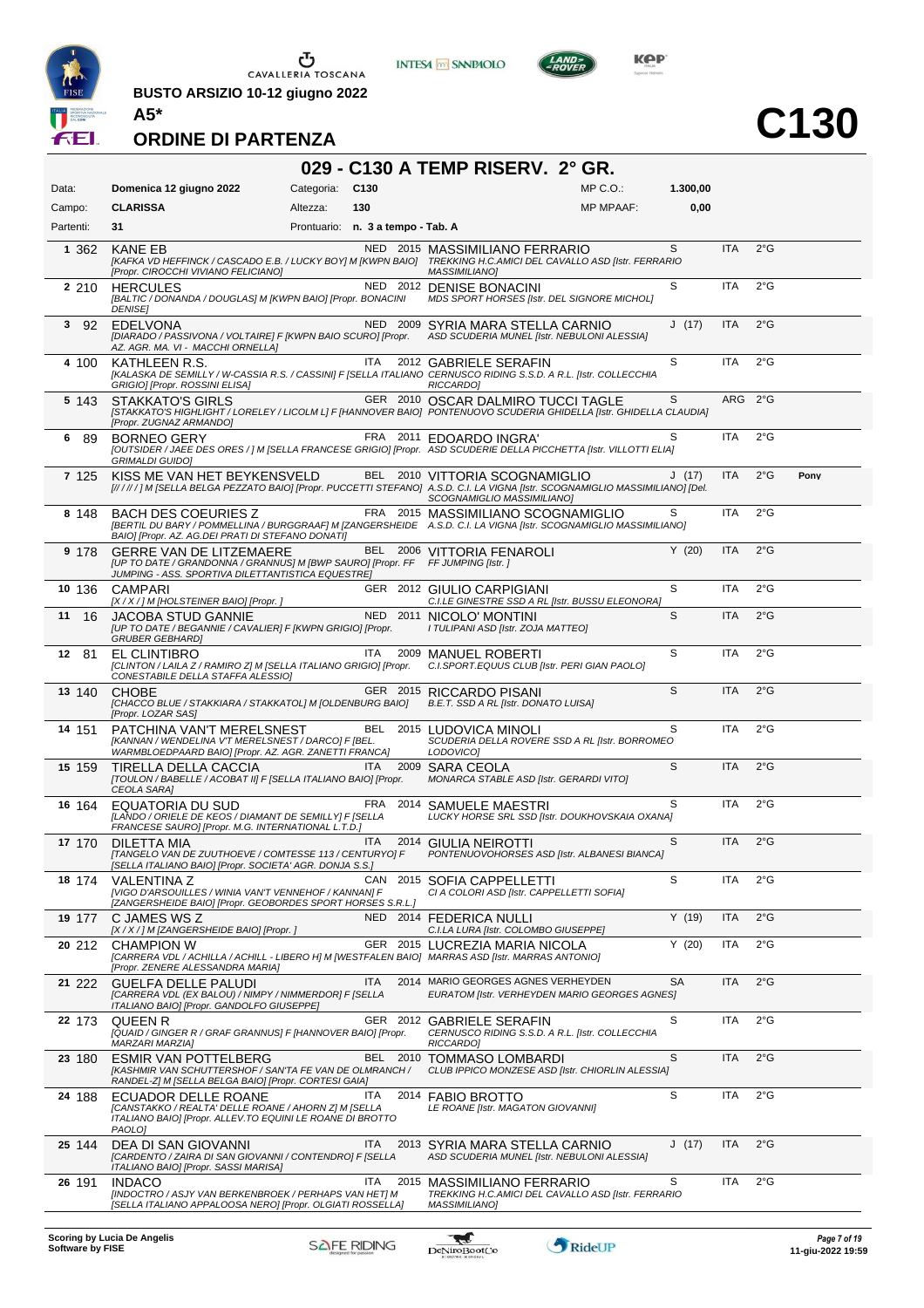

**BUSTO ARSIZIO 10-12 giugno 2022 A5\***





**C130**

| 029 - C130 A TEMP RISERV. 2° GR. |                                                                                                                                             |             |                       |      |                                                                                                                          |                  |          |            |               |    |
|----------------------------------|---------------------------------------------------------------------------------------------------------------------------------------------|-------------|-----------------------|------|--------------------------------------------------------------------------------------------------------------------------|------------------|----------|------------|---------------|----|
| Data:                            | Domenica 12 giugno 2022                                                                                                                     | Categoria:  | C130                  |      |                                                                                                                          | $MP C. O.$ :     | 1.300.00 |            |               |    |
| Campo:                           | <b>CLARISSA</b>                                                                                                                             | Altezza:    | 130                   |      |                                                                                                                          | <b>MP MPAAF:</b> | 0,00     |            |               |    |
| Partenti:                        | 31                                                                                                                                          | Prontuario: | n. 3 a tempo - Tab. A |      |                                                                                                                          |                  |          |            |               |    |
| 27 200                           | ZOE FZ<br>[ZIROCCO BLUE / CREOLA D / QUINAR] F [OLDENBURG BAIO] [Propr.<br>AZ. AGR. ZANETTI FRANCA]                                         |             | GER                   | 2015 | OSCAR DALMIRO TUCCI TAGLE<br>PONTENUOVO SCUDERIA GHIDELLA [Istr. GHIDELLA CLAUDIA]                                       |                  | S        | ARG 2°G    |               |    |
| 28 182                           | O'BAILEY V'T VOORTHOF<br>[JOOP 111 / DARQUISE DELIGHT V'T VOORTHOF / DARCO] F [BEL.<br>WARMBLOEDPAARD BAIO SCURO] [Propr. CAVENAGHI CHIARA] |             | BEL.                  | 2014 | <b>EDOARDO INGRA'</b><br>ASD SCUDERIE DELLA PICCHETTA [Istr. VILLOTTI ELIA]                                              |                  |          | ITA.       | $2^{\circ}$ G |    |
| 29 206                           | CARSTO WI ROZ<br>[CARMENA Z / STAKKATA / STAKKATO] M [ZANGERSHEIDE GRIGIO]<br>[Propr. ASS. IPPICA LA VIGNA]                                 |             | BEL.                  |      | 2014 VITTORIA SCOGNAMIGLIO<br>A.S.D. C.I. LA VIGNA [Istr. SCOGNAMIGLIO MASSIMILIANO] [Del.<br>SCOGNAMIGLIO MASSIMILIANO] |                  | J(17)    | ITA.       | $2^{\circ}$ G |    |
| 30 131                           | TEMPORANEA 21368<br>[//] [] [Propr. LUIGI SALA]                                                                                             |             | <b>BEL</b>            | 2006 | VITTORIA FENAROLI<br>FF JUMPING [Istr.]                                                                                  |                  | Y(20)    | <b>ITA</b> | $2^{\circ}G$  | FC |
| 31 107                           | CASTELLO 187<br>[CASSINI I / EVA II / LANCER II] M [HOLSTEINER GRIGIO] [Propr.<br><b>SCARPELLI MASSIMOI</b>                                 |             | <b>GER</b>            | 2006 | <b>GIULIO CARPIGIANI</b><br>C.I.LE GINESTRE SSD A RL [Istr. BUSSU ELEONORA]                                              |                  | S        | <b>ITA</b> | $2^{\circ}G$  | FC |

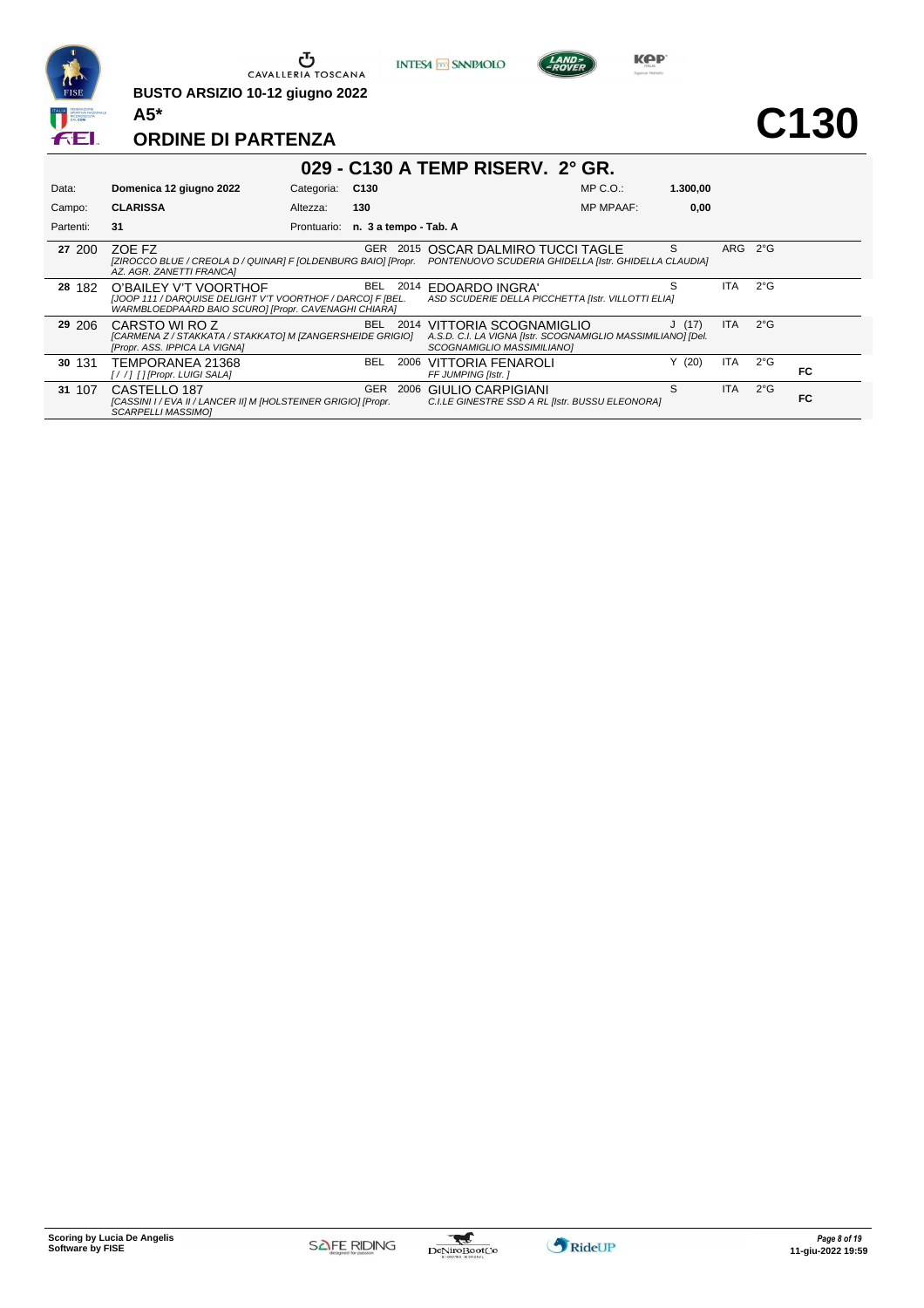

**BUSTO ARSIZIO 10-12 giugno 2022 A5\***





**Kep** 

# **C130**

| 030 - C130 A TEMPO RISERVATA 1° GR. |                                                                                                                                                    |             |                       |      |                                                                                                                                                       |           |            |               |      |  |  |  |
|-------------------------------------|----------------------------------------------------------------------------------------------------------------------------------------------------|-------------|-----------------------|------|-------------------------------------------------------------------------------------------------------------------------------------------------------|-----------|------------|---------------|------|--|--|--|
| Data:                               | Domenica 12 giugno 2022                                                                                                                            | Categoria:  | C130                  |      | $MP C. O.$ :                                                                                                                                          | 1.000,00  |            |               |      |  |  |  |
| Campo:                              | <b>CLARISSA</b>                                                                                                                                    | Altezza:    | 130                   |      | <b>MP MPAAF:</b>                                                                                                                                      | 0.00      |            |               |      |  |  |  |
| Partenti:                           | 8                                                                                                                                                  | Prontuario: | n. 3 a tempo - Tab. A |      |                                                                                                                                                       |           |            |               |      |  |  |  |
| 1 241                               | ACAJOU DELLE ROANE<br>[CANSTAKKO / MELASA DELLE ROANE / ANIMO] F [SELLA ITALIANO<br>BAIO] [Propr. CORTESE MARIACAMILLA]                            |             | ITA                   |      | 2010 CAMILLA FERRARI<br>LA FORNACETTA ASD [Istr. CODECASA OMAR LUCA]                                                                                  | S         | <b>ITA</b> | $1^{\circ}G$  |      |  |  |  |
| 2 2 5 9                             | <b>JUNE</b><br>[HARLEY VDL / LUGANA / GOODWILL] F [KWPN SAURO] [Propr.<br><b>GRUBER GEBHARDI</b>                                                   |             | <b>NED</b>            | 2014 | ANDREA PIETRO MONTINI<br>I TULIPANI ASD [Istr. ZOJA MATTEO]                                                                                           | <b>SA</b> | <b>ITA</b> | $1^{\circ}G$  |      |  |  |  |
| 3 2 8 9                             | ORKANDO HR<br><b>IKANNAN / DREAM LADY / CANADIAN RIVERI M IBEL.</b><br>WARMBLOEDPAARD BAIO BRUNO] [Propr. GEOBORDES SPORT<br><b>HORSES S.R.L.1</b> |             | BEL                   |      | 2014 MADDALENA RIGHETTO<br>CI A COLORI ASD [Istr. CAPPELLETTI SOFIA] [Del.<br><b>CAPPELLETTI SOFIAI</b>                                               | C(13)     | <b>ITA</b> | $1^{\circ}$ G |      |  |  |  |
| 4<br>-87                            | NELSON VAN'T SMISVELD<br>$[X/X]/M$ [BWP SAURO] [Propr.]                                                                                            |             | <b>BEL</b>            |      | 2013 FRANCESCA DI GIOVANNI<br>C.I.LA LURA [Istr. COLOMBO GIUSEPPE] [Del. COLOMBO<br><b>GIUSEPPEI</b>                                                  | C(14)     | <b>ITA</b> | $1^{\circ}G$  |      |  |  |  |
| 5 2 2 1                             | HOPE VAN DE HORTHOEVE<br>[CABRIO VAN DE HEFFINCK / UNIANA / FANTASTIQUE] F [BEL.<br>WARMBLOEDPAARD GRIGIO] [Propr. JUMPING CLUB ASD]               |             | <b>BEL</b>            | 2007 | ANDREA PISANI<br>B.E.T. SSD A RL [Istr. DONATO LUISA] [Del. PISANI RICCARDO]                                                                          | C(12)     | <b>ITA</b> | $1^{\circ}$ G |      |  |  |  |
| 6 2 2 5                             | QUADEXCO VAN'T GROESKE<br>[QUASIMODO Z / RATSIRA-DJENTJE / CODEXCO] M [NEDERLANDS<br>RIJPAAR. BAIO] [Propr. CORTI FRANCESCA ANDREA]                |             |                       |      | NED 2006 FRANCESCA ANDREA CORTI<br>C.I. D'AMPAILLAN ASD [Istr. LEVI DANIELA]                                                                          | S         | <b>ITA</b> | $1^{\circ}$ G |      |  |  |  |
| 7 239                               | ULYSSE DES CHENES<br>BAIO] [Propr. REBORA ELENA]                                                                                                   |             |                       |      | FRA 2008 ELENA REBORA<br>[NORTON D'EOLE / ADELINE VAN'T PARADIJS / ] M [SELLA FRANCESE C.I.IL QUADRIFOGLIO [Istr. BATTAGLINO TERESA LOREDANA]         | S         | <b>ITA</b> | $1^{\circ}$ G |      |  |  |  |
| 8 2 6 6                             | VAGABOND DE CAUX<br><b>EMILY</b>                                                                                                                   |             |                       |      | FRA 2009 EMILY D'APOLITO<br>[NIRVANA V (NL) / KASHMIRE DE CAUX / ] F [ BAIO] [Propr. D'APOLITO C.I.DE LA MONDA [Istr. ROCCHI ANNA] [Del. ROCCHI ANNA] | J(15)     | <b>ITA</b> | $1^{\circ}G$  | Pony |  |  |  |

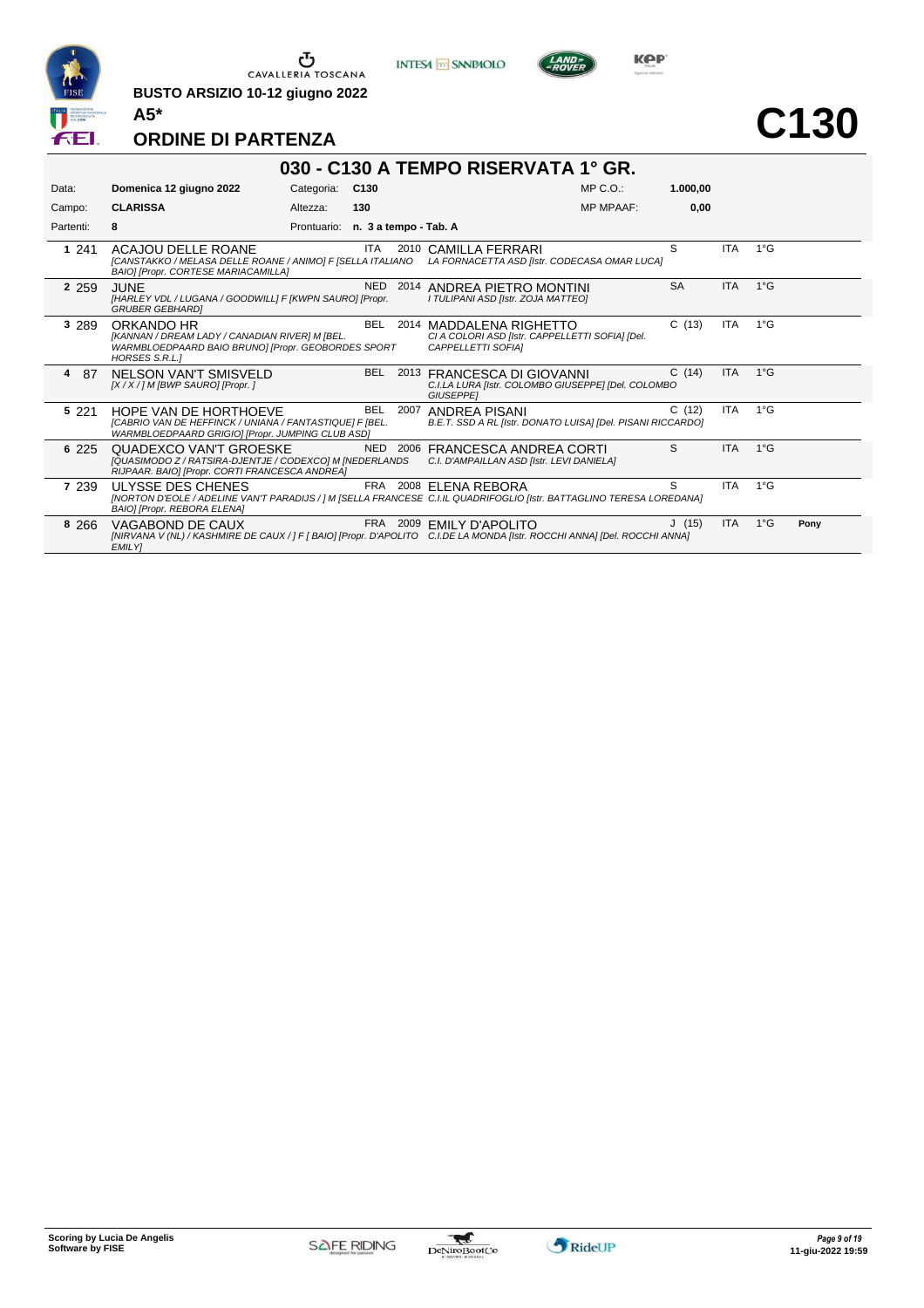

CAVALLERIA TOSCANA

**BUSTO ARSIZIO 10-12 giugno 2022**





**C135**

#### **ORDINE DI PARTENZA**

#### **031 - C135 A TEMPO QUALIFICANTE** Data: **Domenica 12 giugno 2022** Categoria: C135 Prontuario: **n. 3 a tempo - Tab. A** Campo: **CLARISSA** Partenti: **64** Altezza: **135** MP C.O.: MP MPAAF: **2.200,00 0,00** 1 258 FEDELMA KERNAT<br>*[UN CAPRICE DECHALUSSE / PRETANIA KERNAT / HELIOS DE LA TENUTA LA MANDRIA SSD A RL [Istr. MAZZIA]<br>COUR II] F [SELLA FRANCESE BAIO] [Propr. AONDIO MARCO] TENUTA LA MANDRIA SSD A RL [Istr. MAZZIA FILIPPO]* S ITA 1°G **2 76 GETORIA B NED 2011 FILIPPO CODECASA** *[ALICANTE HBC / VICTORIA M / AHORN] F [KWPN GRIGIO] [Propr. GIARDINI SAN ROCCO S.R.L.] C.S.CARABINIERI [Istr. BRECCIAROLI STEFANO]* S ITA 2°G **3** 80 VANITA' DELLE ROANE ITA 2008 FABIO BROTTO *[EUROCOMMERCE BERLIN / REALTA' DELLE ROANE / AHORN Z] F [SELLA ITALIANO GRIGIO] [Propr. ALLEV.TO EQUINI LE ROANE DI BROTTO PAOLO] LE ROANE [Istr. MAGATON GIOVANNI]* S ITA 2°G **4** 265 VELINE VH GLEMHOF Z BEL 2012 GIULIA TARÒ *[VERDI / CACHAREL Z / CAROLUS II] F [ZANGERSHEIDE GRIGIO] [Propr. VITALI ISOTTA MARIA] LA CASTELLANA LIBERTAS ASD EQUESTRE [Istr. PIACENTINI ALBERTO] [Del. PIACENTINI ALBERTO]* J (17) ITA 1°G **5** 271 CSF NICE GUY IRL 2009 MATTIA CRISTIANI *[ARS VIVENDI / CUMMER CLOVER / CLOVER BILL] M [IRISH HORSE BAIO] [Propr. SIGOLO ERIKA] PONTENUOVOHORSES ASD [Istr. ALBANESI BIANCA]* Y (19) ITA 1°G **6** 282 CANTENDER GER 2008 MARTA MARELLI *[CANCARA / ORDELIA / CONTENDER] M [HOLSTEINER BAIO] [Propr. ASD CENTRO IPPICO LE RONDINI] C.I. LA CAMILLA ASD [Istr. PALMA MARIA CRISTINA]* J (18+) ITA 1°G **7** 367 NINJA 126 GER 2010 VERONICA SANTAITI *[NUMERO UNO / FOR LOVELY / ] F [HANNOVER BAIO] [Propr. SANTAITI CE VAL NERVIA ASD [Istr. GARANCINI GRETA] VERONICA]*  $S$  ITA 1°G **8** 370 CARPACCE GER 2011 MATTEO CHECCHI *[CAPISTRANO / LADYKRACHER / LARENCO] M [WESTFALEN GRIGIO] [Propr. MANISHA SRL] GER 2011 MATTEO CHECCHI MATTEO] A.S.ETREA [Istr. CHECCHI MATTEO]*  $S$  ITA  $2^{\circ}G$ **9** 372 JOLIE COEUR D'AVRIL SUI 2014 LUCA MARIA MONETA<br>[X/X/] F [SELLA SVIZZERO BAIO] [Propr. ] CI SANTANNA ASD [Istr. MONE *[X / X / ] F [SELLA SVIZZERO BAIO] [Propr. ] CI SANT'ANNA ASD [Istr. MONETA LUCA MARIA]* S ITA 2°G **10** 62 BOBBY BROWN GER 2012 EDOARDO PIOVANI *[BOB / WINNIE / WALDSTAR] M [HANNOVER BAIO] [Propr. EQUESTRIAN PROJECTS S.R.L.] SCUDERIA DELLA ROVERE SSD A RL [Istr. MILLA MARIA]*  $Y$  (20) ITA  $2^{\circ}$ G **11** 89 BORNEO GERY FRA 2011 EDOARDO INGRA' *[OUTSIDER / JAEE DES ORES / ] M [SELLA FRANCESE GRIGIO] [Propr. ASD SCUDERIE DELLA PICCHETTA [Istr. VILLOTTI ELIA] GRIMALDI GUIDO]* S ITA 2°G 12 90 VARIUS COT CHAT **FRA 2009 VALENTINA ROSSINI**<br> *K/X/I E ISELLA FRANCESE SAUROI IPropr. I* FISE *IIst*. *1 [X / X / ] F [SELLA FRANCESE SAURO] [Propr. ]* **FISH [ISS** [ISTRE] S SUI 2°G **13** 91 IVOLI NED 2013 OSCAR DALMIRO TUCCI TAGLE *[DIAMANT DE SEMILLY / CIVOLI / QUIDAM DE REVEL] F [KWPN BAIO] [Propr. DRAGO CHIARA] PONTENUOVO SCUDERIA GHIDELLA [Istr. GHIDELLA CLAUDIA]*  $S$  ARG  $2^{\circ}$ G **14** 93 VALSEUSE DE TERLONG FRA 2009 PATRICIA SEGURA *[X / X / ] F [SELLA FRANCESE BAIO] [Propr. ] FISE [Istr. ]*  $S$  ESP  $2^{\circ}G$ **15** 96 AGATA **ITA 2011 GIULIA NEIROTTI** *[CASCARI / KISS ME DE SEMILLY / VOLTAIRE] F [SELLA ITALIANO BAIO] [Propr. EQUIN'OZIO SOCIETÀ SEMPLICE AGRICOLA] PONTENUOVOHORSES ASD [Istr. ALBANESI BIANCA]*  $S$  ITA  $2^{\circ}G$ ITA 2010 GIANLUCA CLERICO<br>*[DIAMANT DE SEMILLY / MARWARINA / AHORN] M [SELLA ITALIANO CE CAPRICORNO SSD A RL]*<br>BAIO] [Propr. SSD CENTRO EQUESTRE CAPRICORNO ARL] *CE CAPRICORNO SSD A RL [Istr. CLERICO GIANLUCA]* S ITA 2°G **17** 110 IGOR VAN HET LINDEBOS BEL 2008 TOMMASO LOMBARDI *[DON QUICHOT / RATINA VAN HET LINDEBOS / PAVAROTTI V/DE HELLE] M [BWP BAIO] [Propr. LOMBARDI TOMMASO] CLUB IPPICO MONZESE ASD [Istr. CHIORLIN ALESSIA]* S ITA 2°G **18** 115 BARLEY DE BLONDEL FRA 2011 GIORGIA DE LORENZI *[HARLEY / TAHITI DE BLONDEL / LUCCIANNO] M [SELLA FRANCESE BAIO] [Propr. ALUSTUD S.R.L.] LA FORNACETTA ASD [Istr. CODECASA OMAR LUCA]* Y (19) ITA 2°G **19** 105 RED BULL ITA 2013 FILIPPO CODECASA *C.S.CARABINIERI [Istr. BRECCIAROLI STEFANO] [VAN HELSING / ISAURA DI SAN PATRIGNANO / AVENIR] M [SELLA ITALIANO SAURO] [Propr. PALMA ALESSIA]* S ITA 2°G **20 116 CAIO LARGO ITA 2011 FABIO BROTTO** *[CRISTO / CACHARELL VT WINKENSHOF Z / CASMIR Z] M [SELLA ITALIANO BAIO] [Propr. ONGARO GIOVANNI PAOLO] LE ROANE [Istr. MAGATON GIOVANNI]* S ITA 2°G **21** 120 CONTE TACCHIA ITA 2012 ELENA CODECASA *[CONTENDROS / ALMOST FAMOUS / ARGENTINUS] M [HANNOVER BAIO] [Propr. CODECASA EQUISPORT] LA FORNACETTA ASD [Istr. CODECASA OMAR LUCA]* S ITA 2°G **22** 126 STAKKALITA PS GER 2012 GUIDO TARANTINI *C.I.LE GINESTRE SSD A RL [Istr. SCOTTI SARA] [STAKKATOL / LEONA / LITERAT] F [OLDENBURG BAIO] [Propr. ANAF CLEMENT YVES]* S ITA 2°G **23** 127 HEINEK DELLA MONICA ITA 2014 CARLANDREA CONCARI *[TANGELO VAN DE ZUUTHOEVE / NANEA II / INVESTMENT] M [SELLA ITALIANO BAIO] [Propr. SOC. AGR. CASA VECCHIA DI CONCARI LE SIEPI SSD A RL [Istr. NOVO GIULIANA] CARLANDREA]* S ITA 2°G **24** 133 FRANC PARLER DEW-DROP BEL 2011 MASSIMILIANO FERRARIO *[ALBATROS DU PACHIS / FIRST LADY VAN TER HULST / QUIDAM DE REVEL] M [SELLA BELGA BAIO] [Propr. BUCEFALO SRL] TREKKING H.C.AMICI DEL CAVALLO ASD [Istr. FERRARIO MASSIMILIANO]* S ITA 2°G **25** 128 IZZY VAN'T LOZERHOF BEL 2008 FABRIZIO CAPUTO *[CONTACT VD HEFFINCK / ELECTRA VAN'T LOZERHOF / ACALETTO] M [BWP BAIO] [Propr. PONTENUOVOHORSES ASD APS] PONTENUOVOHORSES ASD [Istr. ALBANESI BIANCA]* S ITA 2°G **26** 129 CUPIDO VG Z BEL 2015 [X/X/JM |ZANGERSHEIDE SAURO] [Propr. ] *[X / X / ] M [ZANGERSHEIDE SAURO] [Propr. ] CENTRO IPPICO LA TORBIERA S.S.D. A R.L. [Istr. NICOLODI STEFANO]* S ITA 2°G



w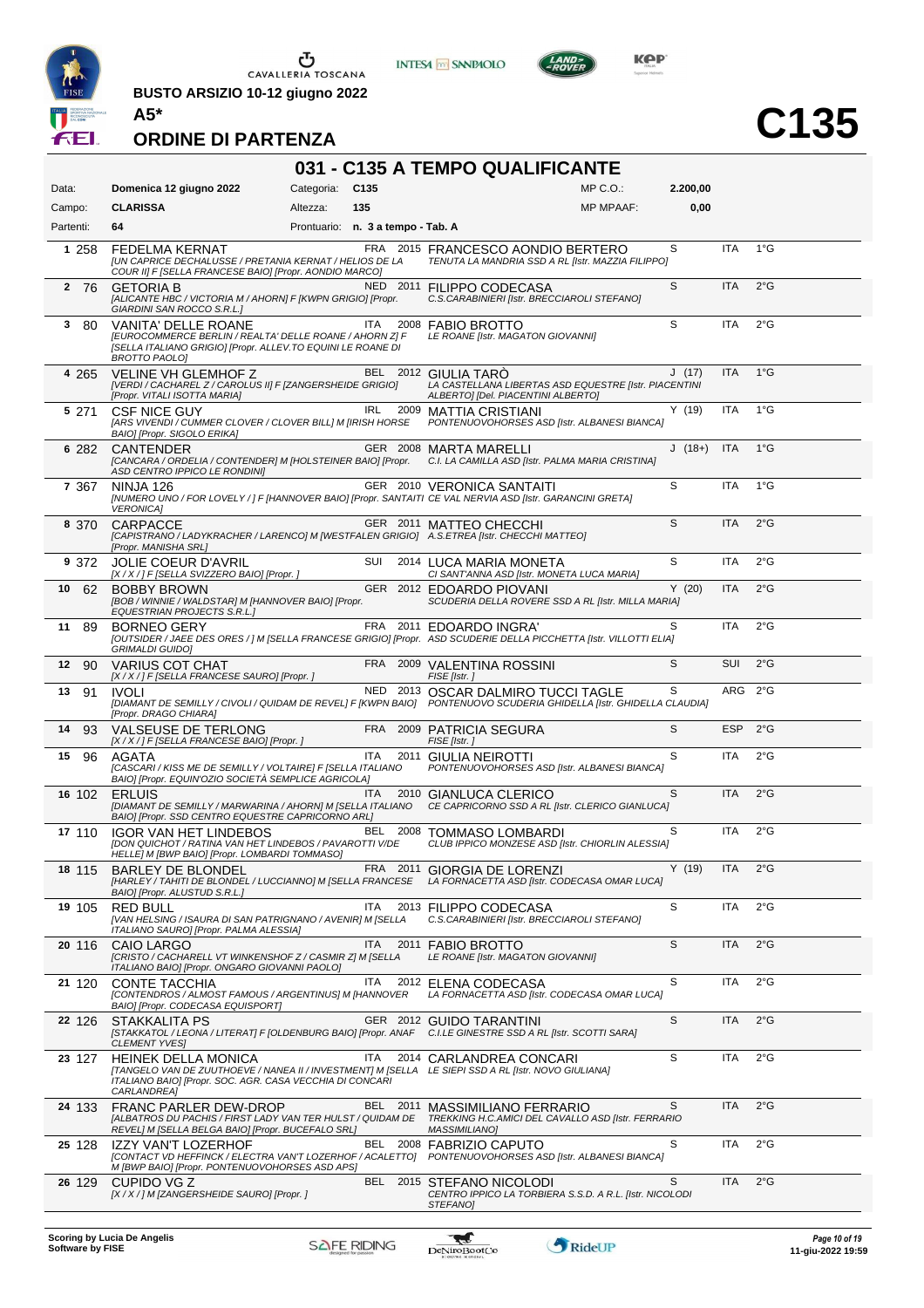

 $\begin{array}{c}\n\bullet \\
\bullet \\
\bullet \\
\bullet\n\end{array}$  CAVALLERIA TOSCANA

**BUSTO ARSIZIO 10-12 giugno 2022**





**C135**

#### **ORDINE DI PARTENZA**

# **031 - C135 A TEMPO QUALIFICANTE**

| Data:     | Domenica 12 giugno 2022                                                                                                                                            | Categoria:                        | C <sub>135</sub> |          | MP C. O.                                                                                                                                                             | 2.200,00 |            |               |
|-----------|--------------------------------------------------------------------------------------------------------------------------------------------------------------------|-----------------------------------|------------------|----------|----------------------------------------------------------------------------------------------------------------------------------------------------------------------|----------|------------|---------------|
| Campo:    | <b>CLARISSA</b>                                                                                                                                                    | Altezza:                          | 135              |          | <b>MP MPAAF:</b>                                                                                                                                                     | 0,00     |            |               |
| Partenti: | 64                                                                                                                                                                 | Prontuario: n. 3 a tempo - Tab. A |                  |          |                                                                                                                                                                      |          |            |               |
| 27 155    | EDANA 6<br>[CASTELAN II / ASKANIA / CASALL] F [HOLSTEINER BAIO] [Propr.<br>BERGADANO ALESSANDRA]                                                                   |                                   |                  |          | GER 2012 CAMILLA VITTADINI<br>CI SANT'ANNA ASD [Istr. MONETA LUCA MARIA]                                                                                             | S        | ITA        | $2^{\circ}$ G |
| 28 130    | <b>VANITY Z</b><br>[VANTAST Z / PAGALUNA / BALOU DU ROUET] F [ZANGERSHEIDE<br>BAIO] [Propr. LOZAR SAS]                                                             |                                   |                  |          | BEL 2014 SILVIA BAZZANI<br>B.E.T. SSD A RL [Istr. DONATO LUISA]                                                                                                      | S        | <b>ITA</b> | $2^{\circ}$ G |
| 29 161    | <b>GREAT MOVIESTAR</b><br>[SISLEY DE LA TOUR VIDAL / VIRABELLA / ] M [CHEVAL DE SPORT<br>BELG BAIO] [Propr. DI FRANCO VERONICA]                                    |                                   |                  |          | BEL 2012 LUCA MARIA MONETA<br>CI SANT'ANNA ASD [Istr. MONETA LUCA MARIA]                                                                                             | S        | <b>ITA</b> | $2^{\circ}$ G |
| 30 141    | <b>MYSTIC</b><br>[X / X / ] F [AES SAURO] [Propr. ]                                                                                                                |                                   |                  |          | BEL 2013 EDOARDO INGRA'<br>ASD SCUDERIE DELLA PICCHETTA [Istr. VILLOTTI ELIA]                                                                                        | S        | <b>ITA</b> | 2°G           |
| 31 142    | ARSOUIL DE LA CHAPEL<br>[X / X / ] F [SELLA FRANCESE BAIO] [Propr. ]                                                                                               |                                   | FRA              |          | 2010 VALENTINA ROSSINI<br>FISE [Istr.]                                                                                                                               | S        | SUI        | $2^{\circ}$ G |
| 32 150    | APRIL FLOWER DEL BARONCIO<br>[DIARADO / ICE FLOWER DEL BARONCIO / ] F [SELLA ITALIANO BAIO] C.I.DE LA MONDA [Istr. ]<br>[Propr. BORRA ELEONORA VITTORIA]           |                                   | <b>ITA</b>       |          | 2012 ELEONORA VITTORIA BORRA                                                                                                                                         | S        | <b>ITA</b> | 2°G           |
| 82<br>33  | BEAUTY STAR PH Z<br>[BIG STAR JR KZ / MRS. BLUE Z / MR. BLUE] F [ZANGERSHEIDE<br>BAIO] [Propr. INTERNATIONAL HORSES SRL]                                           |                                   |                  |          | BEL 2014 MATTEO CHECCHI<br>A.S.ETREA [Istr. CHECCHI MATTEO]                                                                                                          | S        | <b>ITA</b> | 2°G           |
| 34 154    | <b>CORNETON PS</b><br>[CORNET OBOLENSKY / CHANITA / ] M [OLDENBURG GRIGIO<br>POMELLATO] [Propr. INTERNATIONAL HORSES SRL]                                          |                                   |                  |          | GER 2015 MICHOL DEL SIGNORE<br>MDS SPORT HORSES [Istr. DEL SIGNORE MICHOL]                                                                                           | S        | <b>ITA</b> | $2^{\circ}$ G |
| 35 165    | CHACCO-BROWN 3<br>[X / X / ] M [OLDENBURG BAIO] [Propr. ]                                                                                                          |                                   |                  |          | GER 2009 GIULIO CARPIGIANI<br>C.I.LE GINESTRE SSD A RL [Istr. BUSSU ELEONORA]                                                                                        | S        | <b>ITA</b> | $2^{\circ}$ G |
| 36 153    | <b>EBBLINGHEM</b><br>[ZURICH / BALIA-V / JUMBO-JET] M [KWPN GRIGIO] [Propr. ROBERTI<br><b>MANUEL1</b>                                                              |                                   |                  |          | NED 2009 MANUEL ROBERTI<br>C.I.SPORT.EQUUS CLUB [Istr. PERI GIAN PAOLO]                                                                                              | S        | <b>ITA</b> | $2^{\circ}$ G |
| 37 167    | DOLCE VITA 222<br>[Propr. SOC.AGR.RIOLA STABLE SRL]                                                                                                                |                                   |                  |          | GER 2012 CHIARA RUZZIER<br>[DANKESCHON / CESSNA / COUNT GRANNUS] F [WESTFALEN BAIO] LE ROANE [Istr. MAGATON GIOVANNI]                                                | S        | <b>ITA</b> | $2^{\circ}$ G |
| 38 169    | <b>PARIS</b><br>[X / X / ] M [BWP SAURO] [Propr. ]                                                                                                                 |                                   | <b>BEL</b>       |          | 2015 DOMENICO MOROSOLI<br>FISE [Istr.]                                                                                                                               | S        | SUI        | $2^{\circ}$ G |
| 39 172    | MYLORD DU COEUR DES<br>[MALITO DE REVES / ISAURA DU COEUR DES COLLINES /<br>INDOCTRO] M [BEL. WARMBLOEDPAARD GRIGIO] [Propr. ALBERTI DE<br>MAZZERI ALESSIA MARGOTI |                                   | BEL              |          | 2012 ALESSIA MARGOT ALBERTI DE MAZZERI<br>C.I.LA LURA [Istr. COLOMBO GIUSEPPE]                                                                                       | S        | <b>ITA</b> | 2°G           |
| 40 175    | URLO DEL CASTEGNO<br>[Propr. SSD CENTRO EQUESTRE CAPRICORNO ARL]                                                                                                   |                                   | ITA              |          | 2014 GIANLUCA CLERICO<br>[ECO DEL CASTEGNO / CHEOPE / CASSINI] M [SELLA ITALIANO BAIO] CE CAPRICORNO SSD A RL [Istr. CLERICO GIANLUCA]                               | S        | ITA        | 2°G           |
| 41 183    | <b>CHACCO'S LAWITO PS</b><br>LOZAR SAS]                                                                                                                            |                                   |                  |          | GER 2015 RICCARDO PISANI<br>[CHACCO BLUE / LAWITOUNA / LAWITO] M [OLDENBURG BAIO] [Propr. B.E.T. SSD A RL [Istr. DONATO LUISA]                                       | S        | <b>ITA</b> | 2°G           |
| 42 201    | DORA DI SAN GIOVANNI<br>[CARDENTO / ZAIA DI SAN GIOVANNI / CORNET OBOLENSKY] F<br>[SELLA ITALIANO GRIGIO] [Propr. SASSI MARISA]                                    |                                   | ITA              |          | 2013 SYRIA MARA STELLA CARNIO<br>ASD SCUDERIA MUNEL [Istr. NEBULONI ALESSIA]                                                                                         | J(17)    | <b>ITA</b> | $2^{\circ}$ G |
| 43 203    | <b>HUMPHREY</b><br>[KWPN BAIO] [Propr. ALUSTUD S.R.L.]                                                                                                             |                                   |                  |          | NED 2012 GIORGIA DE LORENZI<br>[THUNDER VAN DE ZUUTHOEVE / BINGLY / 01.07028 HARLEY VDL] M LA FORNACETTA ASD [Istr. CODECASA OMAR LUCA]                              | Y(19)    | <b>ITA</b> | 2°G           |
| 44 162    | CASANOVA DELLA FLORIDA<br>ITALIANO BAIO] [Propr. AZ. AGR. PRATO ROTONDO DI FERRARIO<br><b>MASSIMILIANO]</b>                                                        |                                   | ITA              |          | 2014 MASSIMILIANO FERRARIO<br>[EMILION / PERLA DELLA FLORIDA / DOHITZUN GUERNICA] M [SELLA TREKKING H.C.AMICI DEL CAVALLO ASD [Istr. FERRARIO<br><b>MASSIMILIANO</b> | S        | <b>ITA</b> | $2^{\circ}G$  |
| 45 163    | S.M. VIGOMIE<br>[X / X / ] F [SELLA SVIZZERO SAURO] [Propr. ]                                                                                                      |                                   | SUI              |          | 2015 FILIPPO CODECASA<br>C.S.CARABINIERI [Istr. BRECCIAROLI STEFANO]                                                                                                 | S        | <b>ITA</b> | 2°G           |
| 46 205    | OTELLA VAN DE MEERSE<br>[BAMAKO DE MUZE / CESTELLA / CON AIR] F [BEL.<br>WARMBLOEDPAARD BAIO] [Propr. FC JUMPING HORSES SRL]                                       |                                   | BEL              |          | 2014 VALENTINA CARLINO<br>LA FORNACETTA ASD [Istr. CODECASA OMAR LUCA]                                                                                               | $J(18+)$ | <b>ITA</b> | 2°G           |
| 47 207    | <b>FLEUR</b><br>[STARTREK / VALENCIA / NOBILITY] F [KWPN BAIO] [Propr.<br>EQUIPASSIONE S.R.L.]                                                                     |                                   | NED              | 2010     | CHIARA LYDIA POLIZZI<br>POLIZZI JUMPING TEAM ASD [Istr. POLIZZI CHIARA LYDIA]                                                                                        | S        | <b>ITA</b> | 2°G           |
| 48 208    | CAPTAIN JACK SPARROW VS<br>[CONTENDRO I / LAURA / LAGOHEIDOR G] M [BADW BAIO] [Propr.<br>CALDERARO PAOLO]                                                          |                                   |                  | GER 2007 | MARCO CALDERARO<br>C.I.LOMBARDO [Istr. FRIGERIO GIOVANNI]                                                                                                            | S        | <b>ITA</b> | 2°G           |
| 49 211    | CORNELIA DU RUISSEAU<br>[X / X / ] F [SELLA FRANCESE BAIO] [Propr. ]                                                                                               |                                   | FRA              |          | 2012 FILIPPO FRIGERIO<br>C.I.LOMBARDO [Istr. FRIGERIO GIOVANNI]                                                                                                      | S        | ITA        | 2°G           |
| 50 213    | <b>HOLIDAY</b><br>BAIO MARRONE] [Propr. CENTRO IPPICO LA LURA ASD]                                                                                                 |                                   |                  |          | NED 2012 MATHILDA VIRGINIA ADELE COLOMBC Y (20)<br>[ELDORADO VAN DE ZESHOEK / BRESCIA / P VANCOUVER] F [KWPN C.I.LA LURA [Istr. COLOMBO GIUSEPPE]                    |          | ITA        | 2°G           |
| 51 186    | <b>CELKIS D'OUILLY</b><br>[X / X / ] F [SELLA FRANCESE GRIGIO] [Propr. ]                                                                                           |                                   | FRA              |          | 2012 CAMILLA VITTADINI<br>CI SANT'ANNA ASD [Istr. MONETA LUCA MARIA]                                                                                                 | S        | ITA        | 2°G           |
| 52 214    | TOM D'RUFFOSSE<br>[ONCLE POL / GIRODYNE / QUOUGLOF ROUGE] M [SELLA<br>FRANCESE BAIO] [Propr. EQUIPASSIONE S.R.L.]                                                  |                                   | <b>FRA</b>       | 2007     | MILLA LOU JANY POLIZZI<br>POLIZZI JUMPING TEAM ASD [Istr. POLIZZI CHIARA LYDIA]                                                                                      | Y(19)    | <b>ITA</b> | 2°G           |
| 53 215    | I'M SAYING SO D'ACHERONTE<br>[TOULON / DOUBLE BARONESS D'ACHERONTE / CALIDO] F [SELLA<br>ITALIANO GRIGIO] [Propr. SEVESO MARIA CRISTINA]                           |                                   | <b>ITA</b>       |          | 2015 MARTA FASOLINI<br>IL GHIRO SSARLD [Istr. CARBONELLI VALENTINA]                                                                                                  | Y(19)    | <b>ITA</b> | 2°G           |

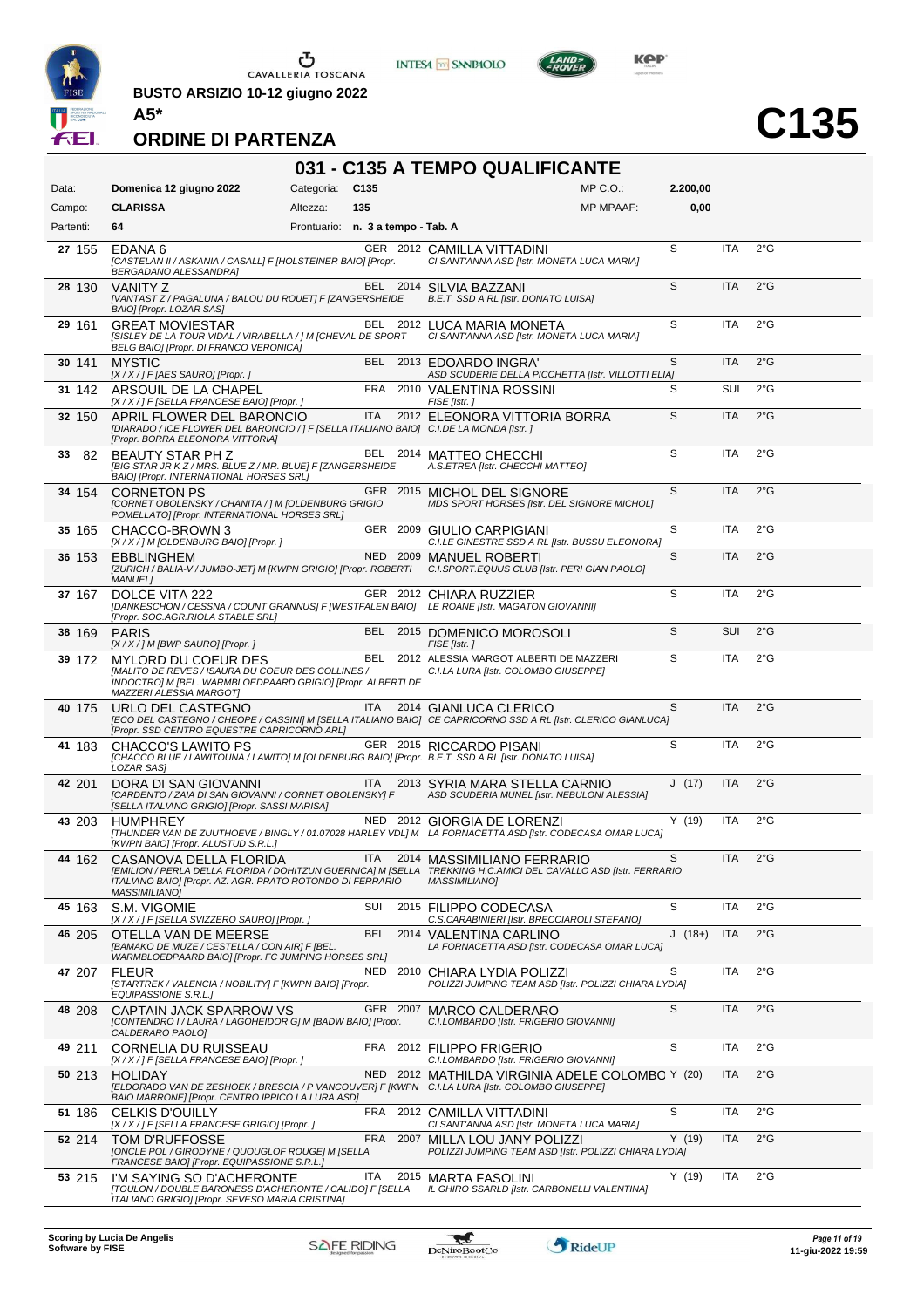

 $\begin{array}{c}\n\bullet \\
\bullet \\
\bullet \\
\bullet\n\end{array}$  CAVALLERIA TOSCANA

**BUSTO ARSIZIO 10-12 giugno 2022**



**C135**

### **ORDINE DI PARTENZA**

| 031 - C135 A TEMPO QUALIFICANTE |                                                                                                                                                                                   |                                   |      |          |                                                                                                                                                  |           |                    |               |  |  |  |
|---------------------------------|-----------------------------------------------------------------------------------------------------------------------------------------------------------------------------------|-----------------------------------|------|----------|--------------------------------------------------------------------------------------------------------------------------------------------------|-----------|--------------------|---------------|--|--|--|
| Data:                           | Domenica 12 giugno 2022                                                                                                                                                           | Categoria:                        | C135 |          | $MP C. O.$ :                                                                                                                                     | 2.200.00  |                    |               |  |  |  |
| Campo:                          | <b>CLARISSA</b>                                                                                                                                                                   | Altezza:                          | 135  |          | <b>MP MPAAF:</b>                                                                                                                                 | 0,00      |                    |               |  |  |  |
| Partenti:                       | 64                                                                                                                                                                                | Prontuario: n. 3 a tempo - Tab. A |      |          |                                                                                                                                                  |           |                    |               |  |  |  |
| 54 190                          | <b>EVEREST DU MILON</b><br>[AIR JORDAN / HIMALAYA III / ] F [SELLA FRANCESE BAIO] [Propr.<br><b>RIDERS SRLI</b>                                                                   |                                   |      |          | FRA 2014 LUCA MARIA MONETA<br>CI SANT'ANNA ASD [Istr. MONETA LUCA MARIA]                                                                         | S         | <b>ITA</b>         | $2^{\circ}$ G |  |  |  |
| 55 218                          | DAKOTA VAN SCHUTTERSHOF<br><b>IUSTINOV / FREE STYLE VH POLDERHOF / KASHMIR VAN</b><br>SCHUTTERSHOF  F [SELLA BELGA BAIO] [Propr. SCHIRINZI MARTINA] EMILIO]                       |                                   |      |          | BEL 2009 MARTINA SCHIRINZI<br>SCUDERIA SIBILIA ASD [Istr. SIBILIA RINO] [Del. PURICELLI                                                          | J(17)     | ITA                | $2^{\circ}$ G |  |  |  |
| 56 219                          | <b>SULTAN DE BEAUFOUR</b><br>[CARDENTO / PIN UP DE BEAUFOUR / FOR PLEASURE] M [SELLA<br>FRANCESE BAIO] [Propr. LO & F HORSES DI INIGO LOPEZ DE LA OSA INIGO]<br><b>ESCRIBANO1</b> |                                   |      |          | FRA 2006 YVES PETER WINKELMOLEN<br>CI VARASE SSD A RL [Istr. LOPEZ DE LA OSA ESCRIBANO                                                           | S         | NED <sub>2°G</sub> |               |  |  |  |
| 57 195                          | <b>IRINDI</b><br>[X / X / ] F [KWPN GRIGIO] [Propr. ]                                                                                                                             |                                   |      |          | SCN 2013 GIULIO CARPIGIANI<br>C.I.LE GINESTRE SSD A RL [Istr. BUSSU ELEONORA]                                                                    | S         | <b>ITA</b>         | 2°G           |  |  |  |
| 58 189                          | D-DAY VAN DE KEIHOEVE Z<br><b>IDON'T TOUCH TIJI HERO / QUEL DAME Z / QUINAR ZI M</b><br>[ZANGERSHEIDE BAIO] [Propr. EUROPA CAVALLI SAS]                                           |                                   |      |          | FRA 2015 MANUEL ROBERTI<br>C.I.SPORT.EQUUS CLUB [Istr. PERI GIAN PAOLO]                                                                          | S         | <b>ITA</b>         | $2^{\circ}$ G |  |  |  |
| 59 277                          | <b>TEXASZ</b><br>[Propr. MEDICI LUDOVICA]                                                                                                                                         |                                   |      |          | NED 2012 ILARIA MASSETTI<br>[THUNDER VD ZUUTHOEVE / BELOUKA / ] M [ZANGERSHEIDE BAIO] C.I.SPORT.EQUUS CLUB [Istr. PERI GIAN PAOLO]               | S         | <b>ITA</b>         | $1^{\circ}$ G |  |  |  |
| 60 193                          | <b>CHRISTIANO F</b><br>[X / X / ] M [OLDENBURG SAURO] [Propr. ]                                                                                                                   |                                   |      |          | GER 2014 DOMENICO MOROSOLI<br>FISE [Istr.]                                                                                                       | S         | SUI                | $2^{\circ}$ G |  |  |  |
| 61 224                          | <b>VIPOLYTE Z</b><br>[VA-VITE / HIPOLYTE / CHIN CHIN] M [ZANGERSHEIDE BAIO] [Propr.<br><b>GIMA SRL1</b>                                                                           |                                   |      |          | BEL 2011 ANDREA PIETRO MONTINI<br>I TULIPANI ASD [Istr. ZOJA MATTEO]                                                                             | <b>SA</b> | <b>ITA</b>         | $1^{\circ}$ G |  |  |  |
| 62 228                          | <b>DIATY FORTUNA</b><br><b>BALCONI MAURIZIOI</b>                                                                                                                                  |                                   |      |          | NED 2008 MARTINA BALCONI<br>[VERDI / WAMANTHA FORTUNA / SILVESTONE] M [KWPN BAIO] [Propr. A.S.D. C.I. LA VIGNA [Istr. SCOGNAMIGLIO MASSIMILIANO] | Y(19)     | <b>ITA</b>         | $1^{\circ}$ G |  |  |  |
| 63 230                          | <b>JOLI BOY V/H DINGENSHOF</b><br>[LORD CHIN / FINE CERA V/H DINGESHOF / FELICIANO] M [BEL.<br>WARMBLOEDPAARD BAIO] [Propr. AZ. AGR. BRESSANELLI DENIS]                           |                                   |      | BEL 2009 | <b>GIULIA TARÓ</b><br>LA CASTELLANA LIBERTAS ASD EQUESTRE [Istr. PIACENTINI<br>ALBERTO] [Del. PIACENTINI ALBERTO]                                | J(17)     | <b>ITA</b>         | $1^{\circ}G$  |  |  |  |
| 64 232                          | <b>DONDER BOY</b><br>[KING KOLIBRI / WILGENROOSJE / POOR BOY] M [KWPN BAIO<br>SCURO] [Propr. PINTO OLIVIA]                                                                        |                                   |      | NED 2008 | <b>OLIVIA PINTO</b><br>CERNUSCO RIDING S.S.D. A R.L. [Istr. COLLECCHIA<br>RICCARDOI                                                              | S         | <b>ITA</b>         | 1°G           |  |  |  |

**INTESA M** SANPAOLO

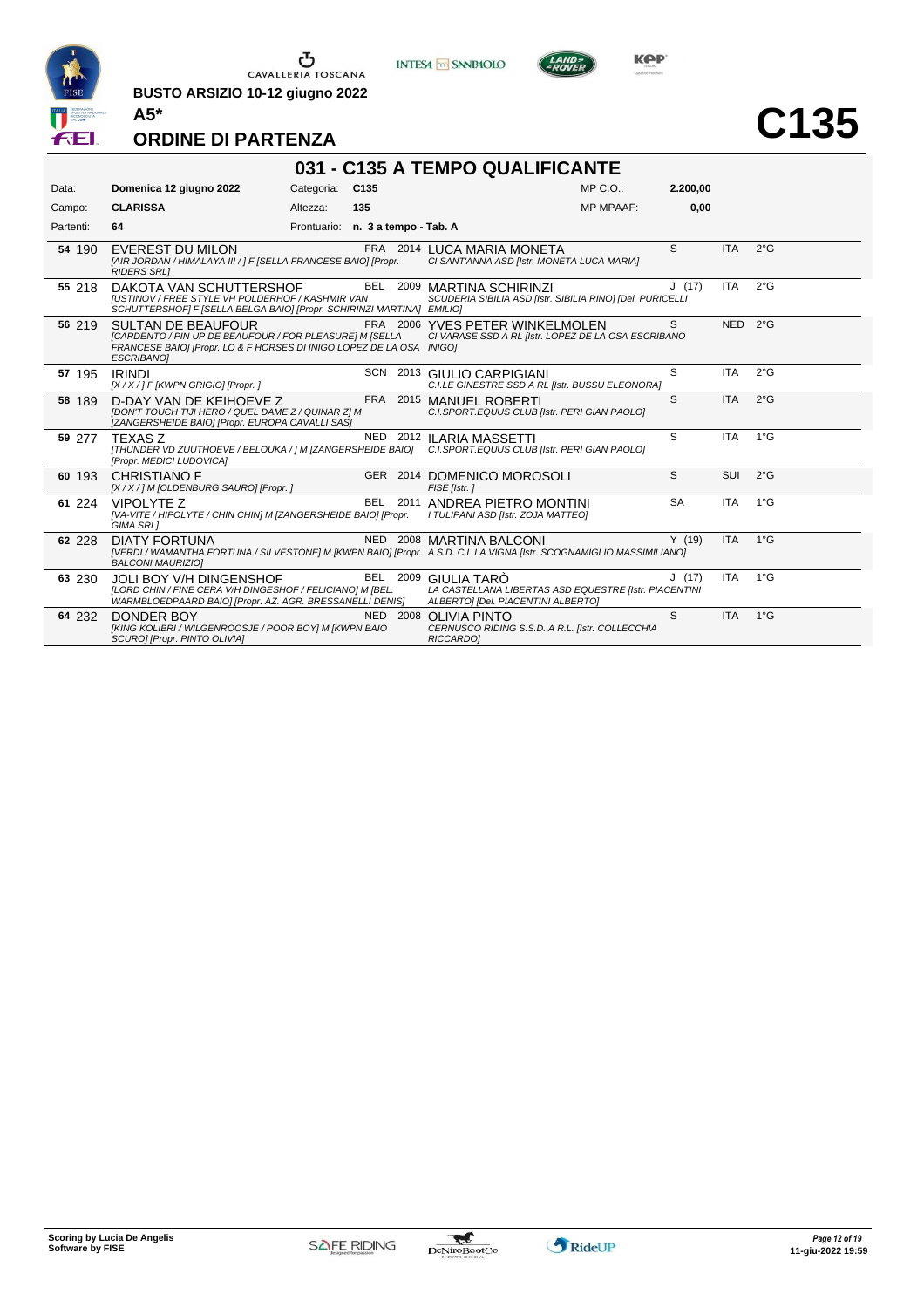

**BUSTO ARSIZIO 10-12 giugno 2022 A5\***





# **C145**

| Data:      | 032 - C145 GRAN PREMIO A 2 MANCHES - QUALIFICA X ETREA MASTER RIDER 2°<br>Domenica 12 giugno 2022                                                                       | Categoria: C145 |            |          |                                                                                                     | $MP C. O.$ :     | 9.000,00 |            |               |
|------------|-------------------------------------------------------------------------------------------------------------------------------------------------------------------------|-----------------|------------|----------|-----------------------------------------------------------------------------------------------------|------------------|----------|------------|---------------|
| Campo:     | <b>CLARISSA</b>                                                                                                                                                         | Altezza:        | 145        |          |                                                                                                     | <b>MP MPAAF:</b> | 0,00     |            |               |
| Partenti:  | 32                                                                                                                                                                      |                 |            |          | Prontuario: n. 8 a due manches - Tab. A                                                             |                  |          |            |               |
| 1 1 9 2    | <b>LACOSTE III</b><br>[HORION DE LIBERSART / ESTONIA III / OGANO SITTE] M [BEL.<br>WARMBLOEDPAARD BAIO] [Propr. TOMASINI RAFFAELLA]                                     |                 |            |          | BEL 2011 FILIPPO CODECASA<br>C.S.CARABINIERI [Istr. BRECCIAROLI STEFANO]                            |                  | S        | <b>ITA</b> | $2^{\circ}$ G |
| 2 74       | BEAUVOIR DE PONTACQ<br>[DIAMANT DE SEMILLY / OXALIS ENCHANTEE / ] M [SELLA FRANCESE CI SANT'ANNA ASD [Istr. MONETA LUCA MARIA]<br><b>BAIO] [Propr. RIDERS SRL]</b>      |                 |            |          | FRA 2011 LUCA MARIA MONETA                                                                          |                  | S        | <b>ITA</b> | $2^{\circ}$ G |
| 3 197      | <b>JAMES DE MUZE</b><br>[NABAB DE REVE / EXELLENTIA DE MUZE / FOR PLEASURE] M [BWP LA FORNACETTA ASD [Istr. CODECASA OMAR LUCA]<br><b>BAIOI [Propr. AMICO LARA]</b>     |                 |            |          | BEL 2009 ELENA CODECASA                                                                             |                  | S        | <b>ITA</b> | $2^{\circ}$ G |
| 4 121      | <b>FAELZENS DOROTHE</b><br>$[X/X$ / ] F [HOLSTEINER GRIGIO] [Propr. ]                                                                                                   |                 |            |          | GER 2013 DOMENICO MOROSOLI<br>FISE [Istr.]                                                          |                  | S        | <b>SUI</b> | $2^{\circ}$ G |
| 5<br>-75   | RIGOLETTO DELLA FLORIDA<br>[FOR PLEASURE / LUNA DELLA FLORIDA / QUIDAM DE REVEL] M<br>[SELLA ITALIANO BAIO] [Propr. AZ. AGR. PRATO ROTONDO]                             |                 | ITA        | 2006     | MASSIMILIANO FERRARIO<br>TREKKING H.C.AMICI DEL CAVALLO ASD [Istr. FERRARIO<br><b>MASSIMILIANO]</b> |                  | S        | ITA        | $2^{\circ}$ G |
| 6 114      | <b>RG CAN CARRIO</b><br>[CORNET DE LUX / RAMINA AS / ROCKWELL] M [WUR BAIO] [Propr.<br><b>TURATI PIERO]</b>                                                             |                 |            |          | GER 2013 CLINT SULMONI<br>C.I.BREGNANO [Istr. CATTANEO ANTONIO]                                     |                  | S        | <b>SUI</b> | $2^{\circ}$ G |
| 7 204      | <b>CANANIS</b><br>[CHACCO BLUE / QUELLCHEN S / ] M [DEUTSCHE FEDERATION<br>SAURO] [Propr. FIDIA FARMACEUTICI SPA]                                                       |                 |            |          | GER 2008 GIULIA PIZZOCARO<br>IL GHIRO SSARLD [Istr. NUTI PAOLO]                                     |                  | $J(18+)$ | <b>ITA</b> | $2^{\circ}$ G |
| 8 139      | <b>GURFEE</b><br>[X / X / ] F [SELLA OLANDESE BAIO SCURO] [Propr. ]                                                                                                     |                 |            |          | NED 2011 GIANLUCA PARACCIANI<br>C.I.LA LURA [Istr. COLOMBO GIUSEPPE]                                |                  | S        | <b>ITA</b> | $2^{\circ}$ G |
| 9<br>- 79  | <b>CARTHJONK</b><br>[COPITO / JONKVROUWE / RAMIRO] M [SELLA ITALIANO GRIGIO]<br>[Propr. PEILA MARCO]                                                                    |                 | <b>ITA</b> | 2007     | TOMMASO GERARDI<br>CENTRO IPPICO LA TORBIERA S.S.D. A R.L. [Istr. GERARDI<br><b>VITOI</b>           |                  | S        | <b>ITA</b> | $2^{\circ}$ G |
| 10<br>-95  | <b>I FOR ALL D'ACHERONTE</b><br>[QUAPRICE / ITALIA D'ACHERONTE / QUICK STAR] F [SELLA ITALIANO CAVALCARE ASD [Istr. CIARDELLI JONATA]<br>BAIO] [Propr. CASELLA CLAUDIO] |                 | ITA        |          | 2012 CLAUDIO CASELLA                                                                                |                  | S        | <b>ITA</b> | $2^{\circ}$ G |
| 11 199     | CASALL DE FUSSIEUX<br>[X / X / ] M [ZANGERSHEIDE SAURO] [Propr. ]                                                                                                       |                 | SUI        |          | 2007 VALENTINA ROSSINI<br>FISE [Istr.]                                                              |                  | S        | SUI        | $2^{\circ}$ G |
| 12 202     | <b>VOISINE DE NORMANDIE</b><br>[X / X / ] F [SELLA FRANCESE BAIO SCURO] [Propr. ]                                                                                       |                 | <b>FRA</b> |          | 2009 PATRICIA SEGURA<br>FISE [Istr.]                                                                |                  | S        | <b>ESP</b> | $2^{\circ}$ G |
| 13<br>77   | AZARUS DI SABUCI<br>[ANIMO / PASQUA DI SABUCI / ROBIN Z] M [SELLA ITALIANO BAIO]<br>[Propr. M.G. INTERNATIONAL L.T.D.]                                                  |                 | <b>ITA</b> |          | 2006 SAMUELE MAESTRI<br>LUCKY HORSE SRL SSD [Istr. DOUKHOVSKAIA OXANA]                              |                  | S        | ITA        | $2^{\circ}$ G |
| 86<br>14   | <b>FIGO D'ACCEGLIO</b><br>[CALVARO / QUELINDA MAIL / DOLLAR DU MURIER] M [SELLA<br>ITALIANO BAIO] [Propr. BROCCHIERO GABRIELLA]                                         |                 | ITA        |          | 2012 LORIS CAVALLO<br>S.SETTE SALTI [Istr. MULATTIERI GIUSEPPE]                                     |                  | S        | <b>ITA</b> | $2^{\circ}$ G |
| 83<br>15   | <b>GUGANO DEL BEIRO</b><br>[UGANO SITTE / UNIVERS / HEARTBREAKER] M [SELLA BELGA BAIO] CI SANT'ANNA ASD [Istr. MONETA LUCA MARIA]<br>[Propr. ARIMANE ANNA]              |                 |            |          | BEL 2012 CAMILLA VITTADINI                                                                          |                  | S        | <b>ITA</b> | $2^{\circ}$ G |
| 16<br>- 88 | OLIVER VAN'T HEIKE<br>[EPLEASER VAN'T HEIKE / GELLA VAN'T HEIKE / ARGENTINUS] M<br>[BWP BAIO] [Propr. LOZAR SAS]                                                        |                 |            |          | BEL 2014 RICCARDO PISANI<br>B.E.T. SSD A RL [Istr. DONATO LUISA]                                    |                  | S        | <b>ITA</b> | $2^{\circ}$ G |
| 17 103     | ELECTRA DE CODRE<br>[VAGABOND DE LA POMME / TSAATANE SEMILLY / ] F [SELLA<br>FRANCESE BAIO SCUROI [Propr. RIDERS SRL]                                                   |                 |            |          | FRA 2014 LUCA MARIA MONETA<br>CI SANT'ANNA ASD [Istr. MONETA LUCA MARIA]                            |                  | S        | <b>ITA</b> | $2^{\circ}$ G |
| 18 94      | QUIRITA Z<br>[QUALITY TIME / ZOUVELLE / CLINTON] F [ZANGERSHEIDE GRIGIO] LE ROANE [Istr. MAGATON GIOVANNI]<br>[Propr. AZIENDA AGRICOLA RUZZIER CHIARA]                  |                 |            |          | BEL 2012 CHIARA RUZZIER                                                                             |                  | S        | <b>ITA</b> | $2^{\circ}$ G |
| 19 117     | <b>SHANON</b><br>[CASSUCCI / SHEILA / STAUFFENBERG] F [UNGHERESE BAIO] [Propr. C.I.SPORT.EQUUS CLUB [Istr. PERI GIAN PAOLO]<br><b>DUSIO VALTERI</b>                     |                 |            |          | HUN 2010 MANUEL ROBERTI                                                                             |                  | S        | <b>ITA</b> | $2^{\circ}$ G |
| 20 149     | OZZY TER LEYDONCK<br>[X / X / ] M [BWP SAURO] [Propr. ]                                                                                                                 |                 |            |          | BEL 2014 ANGELICA FIORE MARAZZI<br>IL GHIRO SSARLD [Istr. CARBONELLI VALENTINA]                     |                  | S        | <b>ITA</b> | $2^{\circ}$ G |
| 21 152     | DOHA DELLE ROANE<br>ICRISTO / REALTA' DELLE ROANE / AHORN Z] M [SELLA ITALIANO<br>BAIO] [Propr. ALLEV.TO EQUINI LE ROANE DI BROTTO PAOLO]                               |                 | ITA        |          | 2013 FABIO BROTTO<br>LE ROANE [Istr. MAGATON GIOVANNI]                                              |                  | S        | ITA        | $2^{\circ}$ G |
| 22 84      | <b>GOMES VAN DE SMEETS</b><br>[CLINTON / D'ULIEN VAN DE SMEETS / THUNDER VAN DE<br>ZUUTHOEVE] M [BWP GRIGIO POMELLATO] [Propr. CODECASA<br><b>EQUISPORT</b>             |                 |            |          | BEL 2006 ELENA CODECASA<br>LA FORNACETTA ASD [Istr. CODECASA OMAR LUCA]                             |                  | S        | <b>ITA</b> | $2^{\circ}$ G |
| 23 145     | <b>CERESA B</b><br>[X / X / ] F [HANNOVER BAIO] [Propr. ]                                                                                                               |                 |            |          | GER 2011 DOMENICO MOROSOLI<br>FISE [Istr.]                                                          |                  | S        | SUI        | $2^{\circ}$ G |
| 24 176     | NAVARO DE LAUBRY Z<br>[NABAB DE REVE / COMANCHE PRACHT / ] M [ZANGERSHEIDE BAIO] C.I.BREGNANO [Istr. CATTANEO ANTONIO]<br>[Propr. SULMONI CLINT]                        |                 |            |          | BEL 2014 CLINT SULMONI                                                                              |                  | S        | SUI        | $2^{\circ}$ G |
| 25 179     | CAID DE YARSAY Z<br>[CLINTON / WYSAN / ] M [ZANGERSHEIDE GRIGIO] [Propr.<br>BATTAGLINO TERESA LOREDANA]                                                                 |                 |            | BEL 2010 | GIANLUCA MARIO PIROVANO<br>C.I.IL QUADRIFOGLIO [Istr. BATTAGLINO TERESA LOREDANA]                   |                  | S        | <b>ITA</b> | $2^{\circ}$ G |
| 26 104     | BARBY DELLA FLORIDA<br>[CANTURO / LUNA DELLA FLORIDA / QUIDAM DE REVEL] F [SELLA<br>ITALIANO BAIO] [Propr. AZ. AGR. PRATO ROTONDO]                                      |                 | ITA        | 2013     | MASSIMILIANO FERRARIO<br>TREKKING H.C.AMICI DEL CAVALLO ASD [Istr. FERRARIO<br><b>MASSIMILIANO]</b> |                  | S        | <b>ITA</b> | $2^{\circ}$ G |
| 27 123     | CARPINETI AUTO SITTA<br>[CASSINI II / SHEILA AUTO SITTA / CHAMBERTIN] M [ SAURO] [Propr.<br><b>ZARAFFI SIMONE]</b>                                                      |                 |            | CZE 2008 | GIULIA PIZZOCARO<br>IL GHIRO SSARLD [Istr. NUTI PAOLO]                                              |                  | $J(18+)$ | <b>ITA</b> | $2^{\circ}$ G |

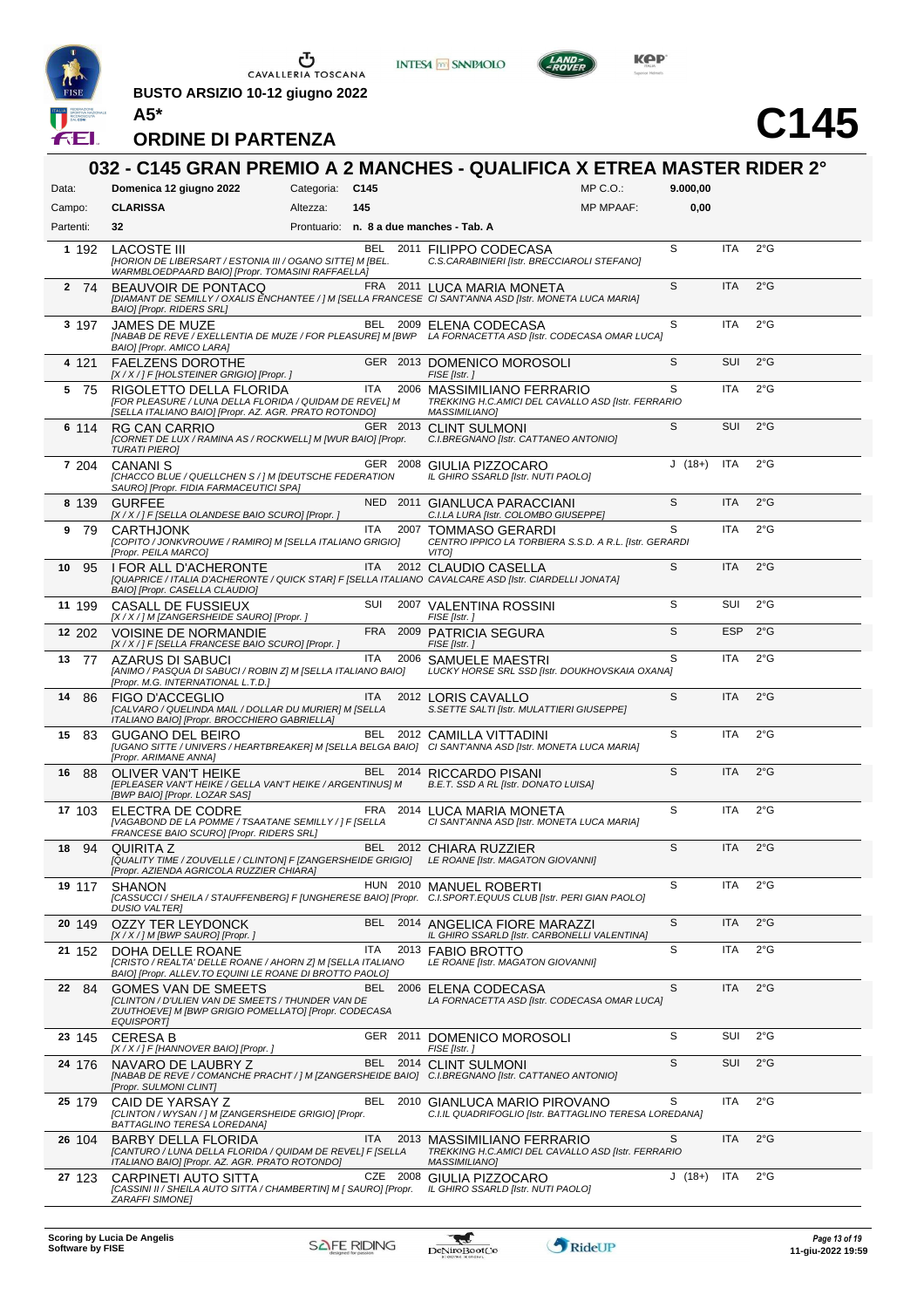

**BUSTO ARSIZIO 10-12 giugno 2022 A5\***





# **C145**

## **ORDINE DI PARTENZA**

|           | 032 - C145 GRAN PREMIO A 2 MANCHES - QUALIFICA X ETREA MASTER RIDER 2°                                                                                              |             |            |      |                                                                                                |                  |          |            |               |  |  |  |
|-----------|---------------------------------------------------------------------------------------------------------------------------------------------------------------------|-------------|------------|------|------------------------------------------------------------------------------------------------|------------------|----------|------------|---------------|--|--|--|
| Data:     | Domenica 12 giugno 2022                                                                                                                                             | Categoria:  | C145       |      |                                                                                                | $MP C. O.$ :     | 9.000,00 |            |               |  |  |  |
| Campo:    | <b>CLARISSA</b>                                                                                                                                                     | Altezza:    | 145        |      |                                                                                                | <b>MP MPAAF:</b> | 0,00     |            |               |  |  |  |
| Partenti: | 32                                                                                                                                                                  | Prontuario: |            |      | n. 8 a due manches - Tab. A                                                                    |                  |          |            |               |  |  |  |
| 28 166    | ELDORADO LONGANE<br>[QUEBRACHO SEMILLY / UKRAINE DE LAUME / ] M [SELLA<br>FRANCESE SAURO] [Propr. GERARDI VITO]                                                     |             | <b>FRA</b> |      | 2014 TOMMASO GERARDI<br>CENTRO IPPICO LA TORBIERA S.S.D. A R.L. [Istr. GERARDI<br><b>VITO1</b> |                  | S        | ITA.       | $2^{\circ}$ G |  |  |  |
| 29 134    | ON TOP VAN'T GELUTT<br>[OKIDOKI VAN'T GELUTT Z / CADENZA VAN'T GELUTT / ] F [BWP BAIO C.S.CARABINIERI [Istr. BRECCIAROLI STEFANO]<br>SCURO] [Propr. ALUSTUD S.R.L.] |             | BEL        |      | 2014 FILIPPO CODECASA                                                                          |                  | S        | ITA.       | $2^{\circ}$ G |  |  |  |
| 30 168    | CHAVELLE OF THE LOWLANDS Z<br>[CHAPULTEPEC LA SILLA / NOELLE OF THE LOWLANDS / ] M<br>[ZANGERSHEIDE BAIO] [Propr. PISANI ALESSANDRA]                                |             | <b>BEL</b> | 2013 | CLAUDIO CASELLA<br>CAVALCARE ASD [Istr. CIARDELLI JONATA]                                      |                  | S        | <b>ITA</b> | $2^{\circ}$ G |  |  |  |
| 31 184    | <b>BILLY ARCTIC</b><br>[X / X / ] M [AES BAIO] [Propr. ]                                                                                                            |             | GBR        | 2014 | GIANLUCA PARACCIANI<br>C.I.LA LURA [Istr. COLOMBO GIUSEPPE]                                    |                  | S        | <b>ITA</b> | $2^{\circ}$ G |  |  |  |
| 32 132    | <b>BERTIL DU BARY</b><br>[SALTO DE L'ISLE / POMMERY / LATANO] M [SELLA FRANCESE<br>SAUROI [Propr. RIDERS S.R.L.]                                                    |             | <b>FRA</b> | 2011 | LUCA MARIA MONETA<br>CI SANT'ANNA ASD [Istr. MONETA LUCA MARIA]                                |                  | S        | <b>ITA</b> | $2^{\circ}$ G |  |  |  |
|           |                                                                                                                                                                     |             |            |      |                                                                                                |                  |          |            |               |  |  |  |

**INTESA M** SANPAOLO



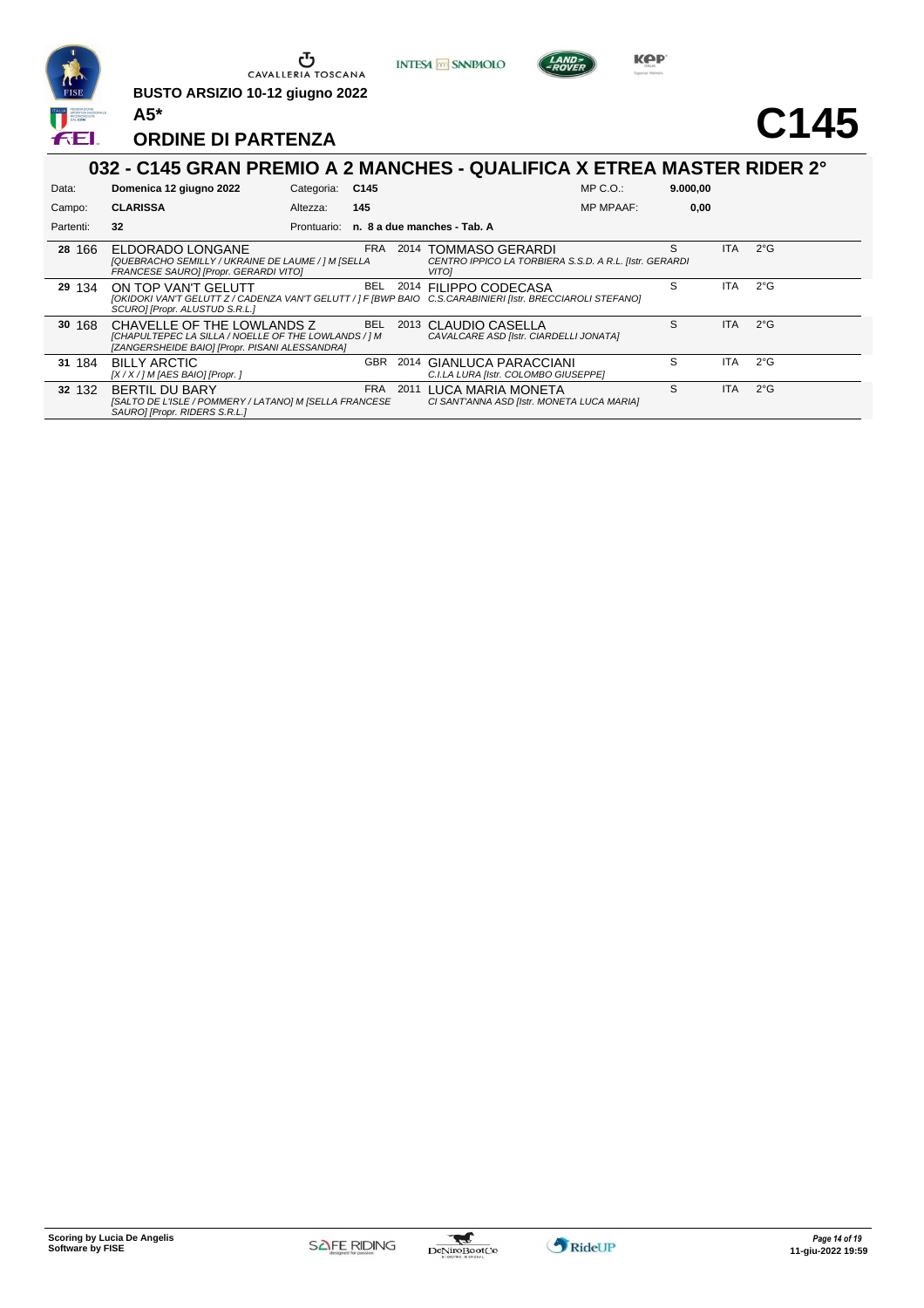

 $\begin{array}{c}\n\bullet \\
\bullet \\
\bullet \\
\bullet\n\end{array}$  CAVALLERIA TOSCANA

**BUSTO ARSIZIO 10-12 giugno 2022**





**C115**

### **ORDINE DI PARTENZA**

## **033 - C115 A FASI**

| Data:     | Domenica 12 giugno 2022                                                                                                                             | Categoria: | C <sub>115</sub> |          | MP C. O.                                                                                                                                                                        | 600,00   |            |               |    |
|-----------|-----------------------------------------------------------------------------------------------------------------------------------------------------|------------|------------------|----------|---------------------------------------------------------------------------------------------------------------------------------------------------------------------------------|----------|------------|---------------|----|
| Campo:    | <b>SOFIA</b>                                                                                                                                        | Altezza:   | 115              |          | <b>MP MPAAF:</b>                                                                                                                                                                | 0,00     |            |               |    |
| Partenti: | 27                                                                                                                                                  |            |                  |          | Prontuario: n. 19.2 speciale a fasi consecutive - Tab. A                                                                                                                        |          |            |               |    |
| 1 3 2 9   | <b>VILNIUS</b><br>[KSAR-SITTE / ILLELLA / PIRADIN] M [SELLA ITALIANO BAIO] [Propr.<br>TOALDO VALENTINA]                                             |            | ITA.             |          | 2014 ANDREA SABELLA<br>CI LA STELLA ASD [Istr. MAZZA DIEGO]                                                                                                                     | S        | <b>ITA</b> | Brev.         |    |
| 2 2 2 7   | <b>QUINTINAS</b><br>CENTRO IPPICO IL TORRIONE]                                                                                                      |            | <b>ITA</b>       |          | 2009 GIADA BRAGA<br>[ROBINE / LA BIRBA / S'ARCHITTU] F [SELLA ITALIANO SAURO] [Propr. IL ROSIGNOLO [Istr. RUFFINO SIMONE] [Del. RUFFINO<br>SIMONE <sub>1</sub>                  | J(16)    | <b>ITA</b> | $1^{\circ}$ G |    |
| 3 3 3 4   | QUEEN OF STYLE B<br>[X / X / ] F [IRISH HORSE SAURO] [Propr. ]                                                                                      |            | IRL              |          | 2005 MELANIE BETTONI<br>FISE [Istr.]                                                                                                                                            | S        | SUI        | Brev.         |    |
| 4 3 5 4   | DANGER TIME<br>[-/-/] M [SCONOSCIUTA GRIGIO] [Propr. TAGLIABUE VALENTINA]                                                                           |            | ITA              |          | 2014 LINDA CARRUCCIU<br>FISE [Istr.]                                                                                                                                            | J(15)    | SUI        | Brev.         |    |
| 5 338     | STAKITA VH REUKENIS Z<br><b>BAIO]</b> [Propr. TESOL MARTINA]                                                                                        |            |                  |          | BEL 2012 MARTINA TESOL<br>[STAKKATO / NIKITA ZELDENRUST / CONCORDE] F [ZANGERSHEIDE MONARCA STABLE ASD [Istr. GERARDI VITO]                                                     | Y(20)    | ITA        | Brev.         |    |
| 6 342     | <b>ARDITO</b><br>[ATHLETICO I / ASIA DELLA MONICA / VOLTAIRE] M [SELLA ITALIANO<br>BAIO SCURO] [Propr. AZ. AGR. BARONCHELLI LUIGI NATALE]           |            | <b>ITA</b>       |          | 2011 ANASTASIA CALDIRONI<br>C.I.DI CASTELLAZZO ASD [Istr. LAGOMARSINO PATRIZIA] [Del.<br>LAGOMARSINO PATRIZIA]                                                                  | J(18)    | <b>ITA</b> | Brev.         |    |
| 7 347     | <b>HARVESTER UKATO SSK</b><br>[UKATO / ILLUSION / CALYPSO] M [KWPN SAURO] [Propr. T.C.<br>COMMERCIO CAVALLI SPORTIVIJ                               |            |                  |          | NED 2012 BEATRICE BAROZZI<br>C.I. LA CAMILLA ASD [Istr. PALMA MARIA CRISTINA] [Del.<br>PALMA MARIA CRISTINA]                                                                    | J(16)    | <b>ITA</b> | Brev.         |    |
| 8 356     | MARLBORO Z<br>[MAROME NW / CONTIKI / CARTHAGO Z] M [ZANGERSHEIDE GRIGIO] FISE [Istr. ]<br>[Propr. ASD 3 EMME]                                       |            |                  |          | NED 2009 CHIARA JELMINI                                                                                                                                                         | J(16)    | SUI        | Brev.         |    |
| 9<br>-20  | RED NOBLE VAN HET HEIDEHOF Z<br>[RED STAR M / S-GITTA Z / VERELST SPOTLIGHT Z] M<br>[ZANGERSHEIDE BAIO SCURO] [Propr. EUROPA CAVALLI SAS]           |            |                  |          | BEL 2016 DANIELE FACCOLI<br>C.I.SPORT.EQUUS CLUB [Istr. PACE PASQUALE]                                                                                                          | S        | <b>ITA</b> | $1^{\circ}$ G |    |
| 10<br>60  | LA BERTA<br>SONIA ANNA]                                                                                                                             |            | <b>ITA</b>       |          | 2014 SARA CAMPIONE<br>[-/-/] F [SCONOSCIUTA BAIO] [Propr. AZ. AGR. I SALICI DI RAMAZZINI CI I SALICI ASD [Istr. COMENDULI LORENZO] [Del. MARIO<br><b>VERHEYDEN]</b>             | J(15)    | <b>ITA</b> | $1^{\circ}$ G |    |
| 11 158    | UNIVER DE FEE<br>BAIO BRUCIATO] [Propr. LUPIDI NICOLA]                                                                                              |            |                  |          | FRA 2008 LUDOVICA LUPIDI<br>[GALOUBET DU MARAIS / FEE DE LA BASSE / ] M [SELLA FRANCESE SCUDERIA DELLA ROVERE SSD A RL [Istr. MILLA MARIA]                                      | Y(20)    | <b>ITA</b> | Brev.         |    |
| 12 235    | <b>MOLDAVA DEL BARONCIO</b><br>[USTINOV / MONELLA ZETA / FAUST Z] F [SELLA ITALIANO BAIO]<br>[Propr. AONDIO MARCO]                                  |            | ITA              | 2014     | GIUSEPPE VIESTI<br>PONTENUOVO SCUDERIA GHIDELLA [Istr. GHIDELLA CLAUDIA]                                                                                                        | SА       | <b>ITA</b> | $1^{\circ}$ G |    |
| 13 238    | GRANADA<br>[NONSTOP / STARLETTE "P" / ELANVILLE] M [BWP GRIGIO] [Propr.<br>GOLLA PAOLO]                                                             |            |                  | BEL 2006 | GIULIANO PERETTI<br>CERNUSCO RIDING S.S.D. A R.L. [Istr. COLLECCHIA<br>RICCARDO]                                                                                                | SА       | ITA        | $1^{\circ}$ G |    |
| 14 240    | <b>BREZZA</b><br>[CANTO / VICTORY / PACIFIC] F [SELLA ITALIANO BAIO] [Propr.<br>CANOPOLI GAVINO]                                                    |            | ITA.             |          | 2015 ANNA ROCCHI<br>C.I.DE LA MONDA [Istr. BORRA ELEONORA VITTORIA]                                                                                                             | S        | <b>ITA</b> | $1^{\circ}$ G |    |
| 15 246    | CAIMAN DU SEY<br>[ROCK'N ROLL SEMILLY / OLYMPE DE CAVERIE / SOCRATE DE<br>CHIVRE] M [SELLA FRANCESE BAIO] [Propr. SORMANI SAMANTHA<br><b>ELENA1</b> |            | FRA              | 2012     | SAMANTHA ELENA SORMANI<br>C.I.LOMBARDO [Istr. FRIGERIO GIOVANNI]                                                                                                                | Y(21)    | ITA        | $1^{\circ}$ G |    |
| 16 248    | <b>GINEVRA FOR EVER</b><br>[SILVANER DC / DILLA / AHORN] F [SELLA ITALIANO BAIO] [Propr.<br>MAGNI S.R.L.]                                           |            | ITA I            |          | 2013 MATTEO FRACASSI<br>IL ROSIGNOLO [Istr. RUFFINO SIMONE] [Del. RUFFINO<br>SIMONE]                                                                                            | J(17)    | ITA        | $1^{\circ}G$  |    |
| 17 254    | JOEL<br><b>ILARIAI</b>                                                                                                                              |            |                  |          | NED 2014 VITTORIA CARIA<br>[FLINSTONE / VARVILLE / ] M [KWPN BAIO] [Propr. QUATTROCIOCCHE EURATOM [Istr. VERHEYDEN MARIO GEORGES AGNES] [Del.<br>VERHEYDEN MARIO GEORGES AGNES] | J(15)    | ITA        | $1^{\circ}$ G |    |
| 18 255    | CANDITA<br>[CANDITO / CURLEY SUE / CALYPSO II] F [SELLA ITALIANO BAIO]<br>[Propr. CENTRO EQUESTRE NATURALE PAGLIARO ASD]                            |            | ITA              |          | 2015 CARLOTTA CAIRO<br>C.I.DE LA MONDA [Istr. BORRA ELEONORA VITTORIA] [Del.<br><b>BORRA ELEONORA VITTORIA]</b>                                                                 | J(18)    | ITA        | 1°G           |    |
| 19 279    | NASHI DEL SOLE<br>[CANTURO / HISTOIRE D'ISIGNY / PAGE DE PAULSTRA] M [SELLA<br>ITALIANO BAIO] [Propr. MONTALBETTI ROBERTA]                          |            | ITA              |          | 2010 CAROLINA BOTTELLI<br>MDS SPORT HORSES [Istr. DEL SIGNORE MICHOL]                                                                                                           | J(16)    | ITA        | $1^{\circ}$ G |    |
| 20 286    | <b>CARLA D'HYRENCOURT</b><br>BELGA BAIO] [Propr. ALUSTUD SRL]                                                                                       |            |                  |          | BEL 2008 MATILDE DE LORENZI<br>[QUERLYBET HERO / SISI D'HYRENCOURT / OGANO SITTE] F [SELLA LA FORNACETTA ASD [Istr. CODECASA OMAR LUCA]                                         | J(15)    | ITA        | $1^{\circ}$ G |    |
| 21 290    | UNDIGO DE PRESLE<br>[X / X / ] M [SELLA FRANCESE SAURO] [Propr. ]                                                                                   |            |                  |          | FRA 2008 NINA SONDERGELD<br>[Istr. RAGIONE FRANCESCO]                                                                                                                           | Y(20)    | FRA        | Brev.         |    |
| 22 312    | <b>ANEMONE</b><br>[ATHLETICO I / U2 / LESTER] M [SELLA ITALIANO BAIO] [Propr. AZ.<br>AGR. BARONCHELLI LUIGI NATALEJ                                 |            | ITA              | 2010     | <b>CLARETTA PORTU</b><br>LE SCUDERIE DI MUSTONATE E.C.ASD [Istr. SOLDI ESTER]                                                                                                   | $J(18+)$ | <b>ITA</b> | $1^{\circ}$ G |    |
| 23 313    | FARO DE L'ISLE<br>[QUANTUM / FLORE DE LAUNY / ] M [SELLA FRANCESE BAIO<br>CHIARO] [Propr. GAION MARTA]                                              |            | FRA              |          | 2015 MARTA GAION<br>POLIZZI JUMPING TEAM ASD [Istr. POLIZZI CHIARA LYDIA] [Del.<br>POLIZZI CHIARA LYDIA]                                                                        | J(17)    | ITA        | Brev.         |    |
| 24 262    | <b>GRID GIRL</b><br>[KANNAN / SIBILLA DI VALMARINA / ROBIN Z II] F [SELLA ITALIANO<br>BAIO] [Propr. AZIENDA AGRICOLA ESPOSITO CLAUDIA]              |            | ITA              |          | 2013 GIADA BRAGA<br>IL ROSIGNOLO [Istr. RUFFINO SIMONE] [Del. RUFFINO<br>SIMONE]                                                                                                | J(16)    | ITA        | $1^{\circ}$ G |    |
| 25 108    | COMEDIE D'HOUTVELD (E.T.)<br>[RADCO D'HOUTVELD / CAPRICE VAN HET LINDENHOF / CODEX] F<br>[SELLA BELGA SAURO] [Propr. A-TEAM HORSES SRL]             |            |                  |          | BEL 2008 VIOLA TRAMONTANA<br>CENTRO IPPICO LA TORBIERA S.S.D. A R.L. [Istr. GERARDI<br>VITO] [Del. GERARDI VITO]                                                                | J(15)    | ITA        | $1^{\circ}$ G |    |
| 26 111    | ATENA BAIA<br>BAIO] [Propr. PIROVANO PAOLOMARIA ANTONIO]                                                                                            |            | ITA.             | 2015     | GIANLUCA MARIO PIROVANO<br>[CRISTALLO II / VIOLA BAIA / FUEGO DU PRELET] F [SELLA ITALIANO C.I.IL QUADRIFOGLIO [Istr. BATTAGLINO TERESA LOREDANA]                               | S        | ITA        | $2^{\circ}$ G | FC |

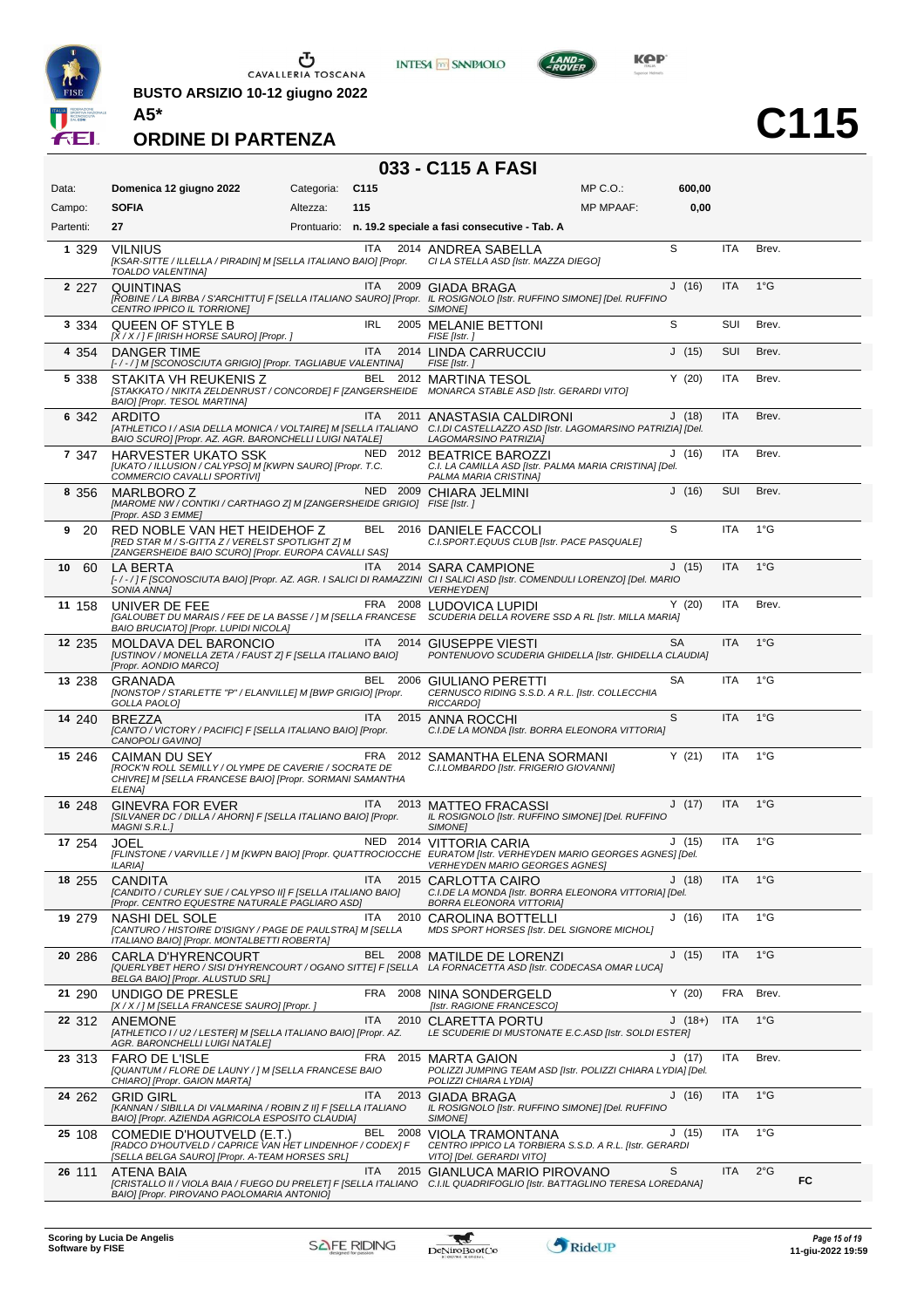

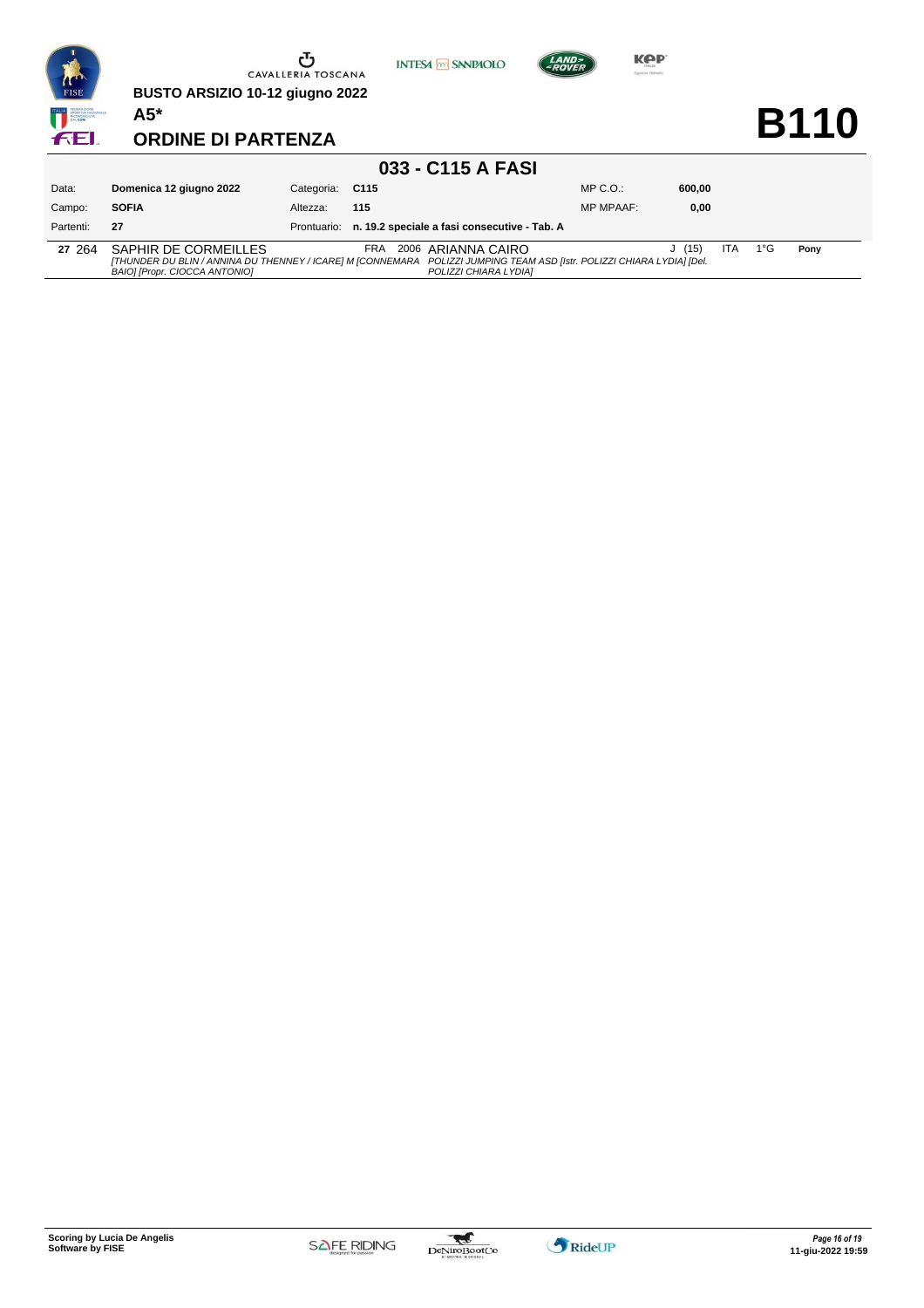

**BUSTO ARSIZIO 10-12 giugno 2022 A5\***





**B110**

#### **ORDINE DI PARTENZA**

### **034 - B110 A FASI**

| Data:     | Domenica 12 giugno 2022                                                                                                                          | Categoria: | <b>B110</b> |          | MP C.O.:                                                                                                                                                                              | 0,00  |            |               |      |
|-----------|--------------------------------------------------------------------------------------------------------------------------------------------------|------------|-------------|----------|---------------------------------------------------------------------------------------------------------------------------------------------------------------------------------------|-------|------------|---------------|------|
| Campo:    | <b>SOFIA</b>                                                                                                                                     | Altezza:   | 110         |          | <b>MP MPAAF:</b>                                                                                                                                                                      | 0,00  |            |               |      |
| Partenti: | 21                                                                                                                                               |            |             |          | Prontuario: n. 19.2 speciale a fasi consecutive - Tab. A                                                                                                                              |       |            |               |      |
| 1 346     | ATTYRORY BYE BYE LOVE<br>[-/-/] F [SCONOSCIUTA PEZZATO GRIGIO] [Propr. SOC. AGR.<br><b>SEMPLICE AGRIVER1</b>                                     |            | <b>IRL</b>  |          | 2008 RICCARDO GIACOMO VERONESI<br>CI A COLORI ASD [Istr. CAPPELLETTI SOFIA] [Del.<br>CAPPELLETTI SOFIA]                                                                               | C(13) | <b>ITA</b> | Brev.         | Pony |
| 2 2 9 9   | <b>HEINZ MEINZ BUSINESS</b><br>[ITS THE BUSINESS (ELITE) / SUNNORA / ] M [PONY SAURO] [Propr.<br><b>FERNANDEZ ELENA]</b>                         |            |             |          | GBR 2009 MAILA MANENTI<br>FF JUMPING [Istr. FRANZONI ANNA MARIA] [Del. LUIGI SALA]                                                                                                    | C(12) | <b>ITA</b> | Brev.         | Pony |
| 3 3 5 1   | DJANGO DEL MARCO<br>[Propr. CAPORALI MATTEO]                                                                                                     |            |             |          | FRA 2013 ANDREE MUSICCO<br>[ULK D'ETE / ORCHID 'S IVORY / KANSHEBBER] M [PONY PALOMINO] CI A COLORI ASD [Istr. CAPPELLETTI SOFIA]                                                     | C(12) | ITA        | Brev.         | Pony |
| 4 2 9 2   | CALIFORNIA DE SOULT<br>[Propr. ODIERNA SOFIA]                                                                                                    |            |             |          | FRA 2012 SOFIA ODIERNA<br>[ROSCO DE BELLEFONDE / DEMA / ] F [SELLA FRANCESE PALOMINO] C.I.LA LURA [Istr. COLOMBO GIUSEPPE] [Del. COLOMBO<br><b>GIUSEPPEI</b>                          | C(13) | ITA        | Brev.         | Pony |
| 5 316     | <b>ILLINOI</b><br>BAIO MARRONE] [Propr. OLTOLINI MASSIMILIANO]                                                                                   |            |             |          | LUX 2009 EMMA EUGENIA OLTOLINI<br>[ILLINOI / LANDES DE MOIRON / KANTJE'S ADMIRAL] M [CONNEMARA SCUD DEL PRINCIPE [Istr. SCACCABAROZZI SARA MARIA] [Del.<br>SCACCABAROZZI SARA MARIA]  | C(14) | <b>ITA</b> | Brev.         | Pony |
| 6 323     | <b>HARROWHILL PRINCE</b><br>[-/-/] M [SCONOSCIUTA SAURO] [Propr. ROCCA LUCREZIA]                                                                 |            | IRL         |          | 2005 MARTINA FIAMENGHI<br>FF JUMPING [Istr. FRANZONI ANNA MARIA] [Del. LUIGI SALA]                                                                                                    | C(12) | <b>ITA</b> | Brev.         | Pony |
| 7 3 2 5   | <b>BOMBE D'ARGENT</b><br>[Propr. EQUIPASSIONE S.R.L.]                                                                                            |            |             | FRA 2011 | ALLEGRA SIDONIO<br>[SYSTEME D'ARGENT / GALAXIE DU VICOMTE / LOVE] F [PONY BAIO] POLIZZI JUMPING TEAM ASD [Istr. POLIZZI CHIARA LYDIA] [Del.<br>POLIZZI CHIARA LYDIA]                  | J(16) | <b>ITA</b> | Brev.         | Pony |
| 8 2 9 8   | <b>QUARANTA PASS</b><br>[USTINOV / DONNA GENTILE / VOLTAIRE] F [SELLA ITALIANO BAIO]<br>[Propr. AZ. AGR. PRATO ROTONDO DI FERRARIO MASSIMILIANO] |            | <b>ITA</b>  | 2011     | <b>JESSICA CATTANEO</b><br>TREKKING H.C.AMICI DEL CAVALLO ASD [Istr. FERRARIO<br>MASSIMILIANO]                                                                                        | S     | <b>ITA</b> | Brev.         |      |
| 9 3 5 5   | <b>COBALTO BLUE</b><br>[ZIROCCO BLUE VDL / REGINELLA / ROYAL FLAY] M [SELLA ITALIANO FISE [Istr. ]<br>GRIGIO] [Propr. CURTI SAMUELE]             |            | <b>ITA</b>  |          | 2014 NINA CARRUCCIU                                                                                                                                                                   | C(12) | SUI        | Brev.         |      |
| 10 311    | <b>HARTEN DERMIE</b><br>[QUALITY TIME / RADERMIE V / ANIMO] F [KWPN GRIGIO] [Propr.<br><b>CUPIA ALESSIA]</b>                                     |            |             |          | NED 2012 ALESSIA CUPIA<br>TREKKING H.C.AMICI DEL CAVALLO ASD [Istr. FERRARIO<br><b>MASSIMILIANO]</b>                                                                                  | J(16) | ITA        | Brev.         |      |
| 11 358    | <b>TYODOR</b><br>[CASSIANO / EPLANTINE / RHEINGOLD DE LUYNE] M [SELLA<br>ITALIANO GRIGIO] [Propr. CIMA PIERLUIGI]                                |            | ITA         |          | 2012 GIORGIA ASCANI<br>TREKKING H.C.AMICI DEL CAVALLO ASD [Istr. FERRARIO<br>MASSIMILIANO] [Del. FERRARIO MASSIMILIANO]                                                               | J(17) | <b>ITA</b> | Brev.         |      |
| 12 359    | <b>MIRA</b><br>$[X/X$ / ] F [BWP BAIO] [Propr. ]                                                                                                 |            | BEL         |          | 2012 AMELIA BANKS CLARK<br>FISE [Istr.]                                                                                                                                               | C(12) | <b>MON</b> | Brev.         |      |
| 13 361    | <b>HAIDA GP</b><br>[VAN GOGH / VODARK FZ BZ / PACIFIC] F [KWPN BAIO] [Propr. S.A.<br><b>JUMPING HORSES S.R.L.1</b>                               |            |             |          | NED 2012 LUDOVICA IUORNO<br>BLUE HORSE ASD [Istr. ZAFFERRI JACOPO] [Del. ZAFFERRI<br>JACOPO]                                                                                          | C(13) | <b>ITA</b> | Brev.         |      |
| 14 297    | <b>DONAN</b><br>[CONAN Z / UTAH / CORSAIRE DE VAUBAN] M [BEL.<br>WARMBLOEDPAARD BAIO SCURO] [Propr. TURTURIELLO MATTIA]                          |            | BEL         |          | 2003 TOMMASO FERRARI<br>LA CASTELLANA LIBERTAS ASD EQUESTRE [Istr. PIACENTINI<br>ALBERTO]                                                                                             | C(13) | ITA        | Brev.         |      |
| 15 302    | <b>GOLDEN SOURCE</b><br>[ACORLAND DELLA CACCIA / FIDJI DE LA COTE / TARZAN<br>MOUSSURE] M [SELLA ITALIANO SAURO] [Propr. RIZZI GABRIELLA]        |            | <b>ITA</b>  |          | 2009 EMMA ANNA GUIDA<br>CERNUSCO RIDING S.S.D. A R.L. [Istr. COLLECCHIA<br>RICCARDO]                                                                                                  | Y(21) | <b>ITA</b> | Brev.         |      |
| 16 341    | COSMO<br>[COEUR DE NOBLESSM / CARLINA / CAROLUS] M [SELLA SVIZZERO<br>GRIGIO] [Propr. ASS. IPPICA LA VIGNA]                                      |            | SUI         | 2015     | SARA SOZZI<br>A.S.D. C.I. LA VIGNA [Istr. SCOGNAMIGLIO MASSIMILIANO] [Del.<br>SCOGNAMIGLIO MASSIMILIANO]                                                                              | J(17) | <b>ITA</b> | Brev.         |      |
| 17 343    | EDOUARD DU RERE<br><b>EQUISPORT</b>                                                                                                              |            |             |          | FRA 2014 INES MARIA GRAZIA MAGGIPINTO<br>[CON AIR / ILEA DE LA FOLIE / ] M [SELLA FRANCESE BAIO] [Propr. MG C.I.LOMBARDO [Istr. FRIGERIO GIOVANNI] [Del. FRIGERIO<br><b>GIOVANNII</b> | J(17) | <b>ITA</b> | Brev.         |      |
| 18 344    | ULINA Z<br>[UNTOUCHEDIN / CAROLINA Z / ] F [ZANGERSHEIDE BAIO] [Propr.<br>SOCIETA AGRICOLA FERRETTI LUIGI S.S.]                                  |            |             |          | NED 2015 MARIA GIULIA DELENDATI<br>LE SIEPI SSD A RL [Istr. NOVO GIULIANA] [Del. CONCARI<br>CARLANDREA]                                                                               | J(18) | ITA        | Brev.         |      |
| 19 349    | <b>WIZARD</b><br>[-/-/] M [IRISH HORSE BAIO SCURO] [Propr. MYTHORSES SRL]                                                                        |            | IRL         | 2009     | <b>MARGHERITA MICHELOTTI</b><br>PONTENUOVOHORSES ASD [Istr. CAPUTO FABRIZIO] [Del.<br>CAPUTO FABRIZIO]                                                                                | J(15) | <b>ITA</b> | Brev.         |      |
| 20 304    | <b>BIRBAT</b><br>[JACKPOT KERELLEC / ROZILDA / CILTON] F [SELLA ITALIANO<br>SAURO] [Propr. BIAVA MARCELLO]                                       |            | ITA         |          | 2016 SAMUELE MAESTRI<br>LUCKY HORSE SRL SSD [Istr. DOUKHOVSKAIA OXANA]                                                                                                                | S     | ITA        | $2^{\circ}$ G | FC   |
| 21 331    | CHIC ET CHOU D'OTHON<br>[MON CHOU D'OTHON / JALOUISE DU JARDIN / ] M [PONY BAIO]<br>[Propr. MANENTI FABIO]                                       |            | FRA         |          | 2012 MAILA MANENTI<br>FF JUMPING [Istr. FRANZONI ANNA MARIA] [Del. LUIGI SALA]                                                                                                        | C(12) | <b>ITA</b> | Brev.         | Pony |

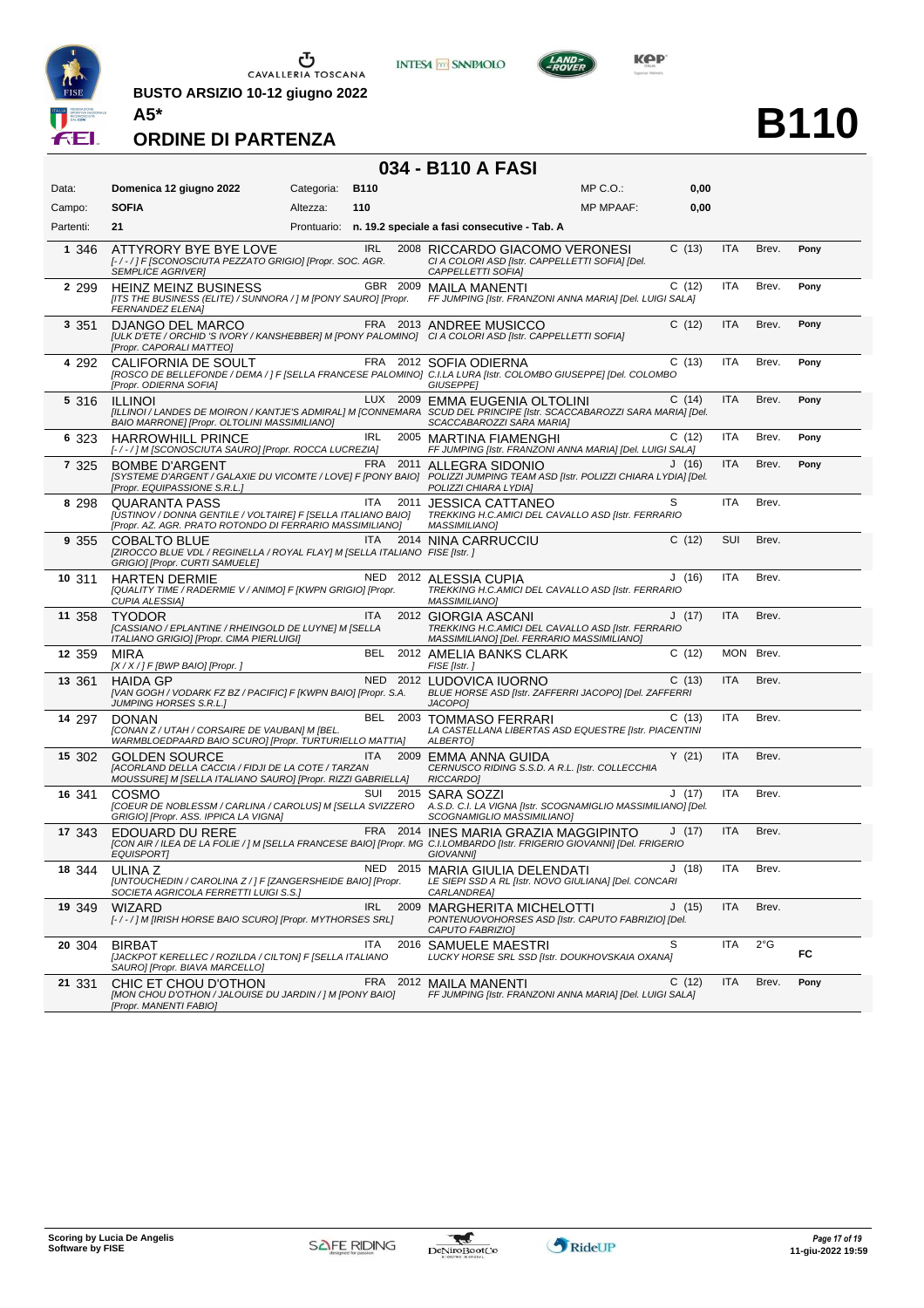

**BUSTO ARSIZIO 10-12 giugno 2022 A5\***





**B100**

|  |  | 035 - B100 A TEMPO |  |
|--|--|--------------------|--|
|--|--|--------------------|--|

| Data:     | Domenica 12 giugno 2022                                                                                                                                                                              | Categoria:                        | <b>B100</b> |          |                                                                                                             | MP C.O.:         | 0,00      |            |               |      |
|-----------|------------------------------------------------------------------------------------------------------------------------------------------------------------------------------------------------------|-----------------------------------|-------------|----------|-------------------------------------------------------------------------------------------------------------|------------------|-----------|------------|---------------|------|
| Campo:    | <b>SOFIA</b>                                                                                                                                                                                         | Altezza:                          | 100         |          |                                                                                                             | <b>MP MPAAF:</b> | 0,00      |            |               |      |
| Partenti: | 23                                                                                                                                                                                                   | Prontuario: n. 3 a tempo - Tab. A |             |          |                                                                                                             |                  |           |            |               |      |
| 1 303     | <b>FOREVER DELLA CORTE</b><br>[GOLDFEVER / EMILY / ESCUDO I] M [SELLA ITALIANO BAIO SCURO] GARDEN HORSES ASD [Istr. MANGANIELLO VALENTINA] [Del.<br>[Propr. AZ.AGR. RAINERI GIOVANNI]                |                                   | ITA         |          | 2012 SOFIA GRIMOLDI<br>MANGANIELLO VALENTINA]                                                               |                  | J(16)     | ITA        | Brev.         |      |
| 2 3 0 6   | <b>BRANDON</b><br>[KSRA-SITTE / SEVEN / FAVOLOSO BAIO] M [SELLA ITALIANO SAURO] TENUTA LA MANDRIA SSD A RL [Istr. MAZZIA FILIPPO]<br>[Propr. ARCA MARIO]                                             |                                   | <b>ITA</b>  |          | 2017 VIVIANA BOSELLO                                                                                        |                  | S         | <b>ITA</b> | Brev.         |      |
| 3 309     | <b>AMMONE</b><br>[GOLD SPHINX / GIMBA / ] M [PUROSANGUE INGLESE BAIO] [Propr.<br><b>BARGIGGIA BARBARA CAROLINA1</b>                                                                                  |                                   | ITA         |          | 2012 DAVIDE D'AQUANNO<br>CI IL VIGANO ASD [Istr. BIASIA MARCO]                                              |                  | SA        | ITA        | Brev.         |      |
| 4 315     | <b>QUESTORE BUNNARESE</b><br>[CONCORAL / URSULEDDA / ARPEGE DU BOIS] M [SELLA ITALIANO<br>BAIO] [Propr. PEDRAZZI COSIMO]                                                                             |                                   | ITA I       |          | 2009 LUCREZIA FERRARIO<br>CI IL VIGANO ASD [Istr. BIASIA MARCO]                                             |                  | $J(18+)$  | <b>ITA</b> | Brev.         |      |
| 5 318     | KING ARTHUR BAIO<br>[ATHLETICO 1 / PUNTANERA / ] M [SELLA ITALIANO BAIO] [Propr.<br><b>PEDROTTI MICHELEJ</b>                                                                                         |                                   | <b>ITA</b>  | 2010     | <b>TOMMASO FERRARI</b><br>LA CASTELLANA LIBERTAS ASD EQUESTRE [Istr. PIACENTINI<br>ALBERTO]                 |                  | C(13)     | ITA        | Brev.         |      |
| 6 320     | NICHILAS 'H'<br>[IRON MAN VAN T MEULENHOF / QUINCKE / MAJOR DE LA COUR] M<br>[BEL. WARMBLOEDPAARD BAIO BRUNO] [Propr. BARALDI SCESI<br>LAURA BARBARA]                                                |                                   |             |          | BEL 2013 ANNA PETROLO<br>C.I.DE LA MONDA [Istr. ROCCHI ANNA]                                                |                  | $J(18+)$  | <b>ITA</b> | Brev.         |      |
| 7 326     | CAIPIRINHA DE MASSA<br>[RIETO / UNIVRESSE DE MASSA / ] F [LUSITANO GRIGIO] [Propr.<br>MARAZZI MELISSA]                                                                                               |                                   |             |          | FRA 2012 MELISSA MARAZZI<br>C.I.DE LA MONDA [Istr. ROCCHI ANNA] [Del. ROCCHI ANNA]                          |                  | C(14)     | <b>ITA</b> | Brev.         |      |
| 8 327     | J'ADORE 21<br>[CASALL / S-DORADA Z / DARCO] F [HOLSTEINER BAIO] [Propr.<br>DANIELA SCARPATO]                                                                                                         |                                   |             |          | GER 2016 EDOARDO GALIMBERTI<br>CI IL VIGANO ASD [Istr. BIASIA MARCO] [Del. BIASIA MARCO]                    |                  | J(18)     | <b>ITA</b> | Brev.         |      |
| 9 328     | SPARTA AK<br>[SPARTACUS / EMA / EL CANARO] F [CROATIAN SPORT HORSE<br>SAURO] [Propr. PALMA MARIA CRISTINA]                                                                                           |                                   |             |          | HRV 2011 ALESSIA DIASPARRA<br>C.I. LA CAMILLA ASD [Istr. AMBROSETTI FABRIZIO]                               |                  | Y(19)     | <b>ITA</b> | Brev.         |      |
| 10 330    | <b>ECLYPSE NOW</b><br>[COLMANI / FAIR LADY / FANTASTICO] M [SELLA ITALIANO SAURO]<br>[Propr. AZ. AGR. PRATO ROTONDO DI FERRARIO MASSIMILIANO]                                                        |                                   | ITA         |          | 2015 JESSICA CATTANEO<br>TREKKING H.C.AMICI DEL CAVALLO ASD [Istr. FERRARIO<br><b>MASSIMILIANO]</b>         |                  | S         | <b>ITA</b> | Brev.         |      |
| 11 274    | PIERIS DEL SOLE<br>[CANTURO / LITCHIS DEL SOLE / CARETINO] M [SELLA ITALIANO<br>BAIO] [Propr. MALISON MARTINA]                                                                                       |                                   | <b>ITA</b>  |          | 2012 SUSANNA GAVINA<br>C.I.PEGASO [Istr. PINA GABRIELE]                                                     |                  | Y(21)     | <b>ITA</b> | $1^{\circ}$ G | FC   |
| 12 251    | CAJOTE DELLA CACCIA<br>[CASERO / FILA DELLA CACCIA / DIAMANT DE SEMILLY] M [SELLA<br>ITALIANO BAIO] [Propr. COOP.SOC.AGR.LA CACCIA-ONLUS]                                                            |                                   | <b>ITA</b>  | 2008     | GIULIA ANDREA ASCENSO<br>C.I.LA LURA [Istr. COLOMBO GIUSEPPE]                                               |                  | S         | <b>ITA</b> | $1^{\circ}$ G | FC   |
| 13 295    | RAZZARO<br>[AZZARRO VDB Z / ALISTE VAN DEN OVERWEG / INDOCTRO II] M<br>[BEL. WARMBLOEDPAARD BAIO] [Propr. SIMONETTA MARTA]                                                                           |                                   |             |          | BEL 2017 MARTA SIMONETTA<br>ASIM CLUB LA VISCONTEA AID [Istr. LUPINETTI GIANLUCA]                           |                  | <b>SA</b> | <b>ITA</b> | $1^{\circ}G$  | FC   |
| 14 308    | ARMANI DU VARTELLIER<br>[PADOCK DU PLESSIS / CITY DU VARTELLIER / PRINCE DU LOGIS] M A.S.D. C.I. LA VIGNA [Istr. SCOGNAMIGLIO MASSIMILIANO]<br>[SELLA FRANCESE GRIGIO] [Propr. ASS. IPPICA LA VIGNA] |                                   |             |          | FRA 2010 SARA BOLLINI                                                                                       |                  | S         | <b>ITA</b> | $1^{\circ}$ G | FC   |
| 15 122    | <b>VINOLIA</b><br>[VIVA LA BAM / IVANA / ] F [PONY BAIO] [Propr. VERONELLI CHIARA]                                                                                                                   |                                   |             |          | NED 2012 RICCARDO MUSAZZI<br>C.I.LA LURA [Istr. COLOMBO GIUSEPPE] [Del. COLOMBO<br><b>GIUSEPPE]</b>         |                  | C(14)     | ITA        | Brev.         | Pony |
| 16 198    | <b>ABBEYHILL MAMIE</b><br>[NEWGRANGE OISIN / GLENKYLE MIST / TULIRA ROBUCK] F<br>[CONNEMARA GRIGIO] [Propr. ARCAGNI ALESSIO]                                                                         |                                   | <b>IRL</b>  |          | 2006 ALESSIO ARCAGNI<br>SCUDERIA DELLA ROVERE SSD A RL [Istr. MARONGIU<br>ALBERT] [Del. MARONGIU ALBERT]    |                  | C(13)     | <b>ITA</b> | Brev.         | Pony |
| 17 294    | <b>BLEIZ</b><br>[HURLEVAN DU PREUIL / KURUN DE BOLOI / ] M [CONNEMARA<br>GRIGIO] [Propr. FANGIO BARBARA]                                                                                             |                                   | FRA         |          | 2011 EMMA LEONI<br>C.I.LA LURA [Istr. COLOMBO GIUSEPPE] [Del. COLOMBO<br><b>GIUSEPPE]</b>                   |                  | C(14)     | <b>ITA</b> | Brev.         | Pony |
| 18 321    | ELMY V.D. EEKHOEK<br>[CHEWANO VAN DE LANGENIEUW / EVA / ] F [APPALOOSA SAURO]<br>[Propr. GAREGNANI AURORA]                                                                                           |                                   |             | NED 2011 | <b>GINEVRA RUFFINO</b><br>IL ROSIGNOLO [Istr. RUFFINO SIMONE]                                               |                  | C(12)     | ITA        | Brev.         | Pony |
| 19 322    | <b>TOSCA PLAISANCE</b><br>[ZODIAK / KALINE DU BOUTIL / ] F [PONY BAIO] [Propr. BETTONI<br><b>EFREM]</b>                                                                                              |                                   |             |          | FRA 2007 GIULIA GIACHERO<br>C.I.DI CASTELLAZZO ASD [Istr. LAGOMARSINO PATRIZIA] [Del.<br>BENCHIHAOUI RAMZI] |                  | C(14)     | ITA        | Brev.         | Pony |
| 20 324    | DARIUS DU CAUROY<br>[IOWA / QUYRIELLE DU PINSON / ] M [SELLA FRANCESE BAIO] [Propr. C.I.DE LA MONDA [Istr. ROCCHI ANNA] [Del. ROCCHI ANNA]<br><b>URAS MONICA]</b>                                    |                                   | FRA         | 2013     | <b>OLIVIA PICCINO</b>                                                                                       |                  | G(11)     | ITA        | Brev.         | Pony |
| 21 350    | <b>SLIGO LITTLE CRUISE</b><br>[XXX / XXX / ] M [IRISH HORSE GRIGIO] [Propr. LOZAR SAS]                                                                                                               |                                   | <b>IRL</b>  |          | 2013 IRIS PISANI<br>B.E.T. SSD A RL [Istr. PISANI RICCARDO]                                                 |                  | G (10)    | <b>ITA</b> | Brev.         | Pony |
| 22 360    | DEESSE EL ADJAN<br>[X / X / ] F [PONY PALOMINO] [Propr. ]                                                                                                                                            |                                   | FRA         |          | 2013 AMELIA BANKS CLARK<br>FISE [Istr. j                                                                    |                  | C(12)     | MON Brev.  |               | Pony |
| 23 365    | <b>VALENTINA Z</b><br>[VA-VITE / SENDIE VON H / LANDETTO] F [ZANGERSHEIDE BAIO<br>SCURO] [Propr. PELLIZZARI GINEVRA]                                                                                 |                                   | BEL         | 2009     | ELENA GAIA PAGANELLI<br>IL ROSIGNOLO [Istr. RUFFINO SIMONE] [Del. RUFFINO<br><b>SIMONE</b>                  |                  | J(15)     | ITA        | Brev.         | Pony |